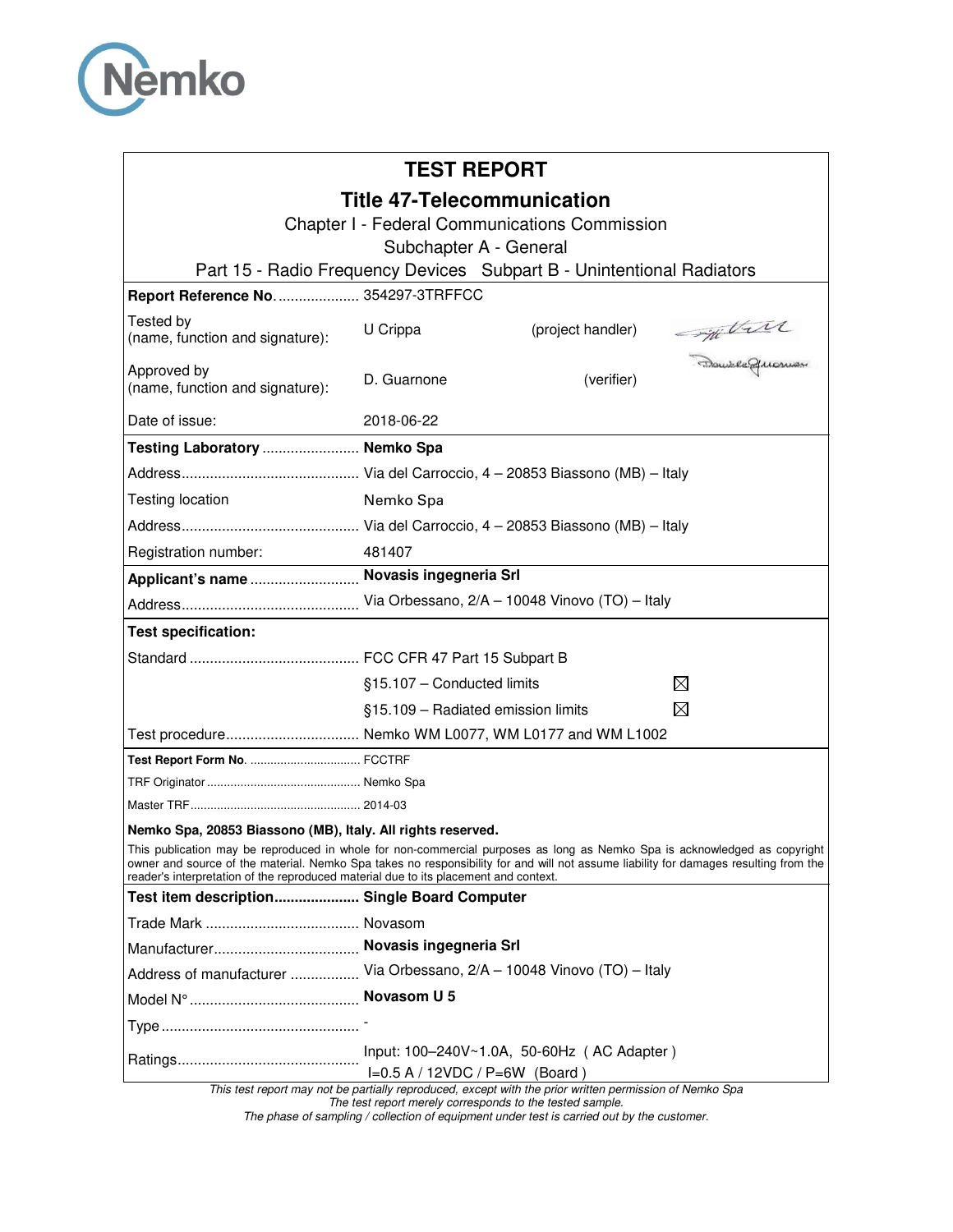

| <b>Test Report No.:</b>                                                                                        | 354297-3TRFFCC                                                                                                                                 | 2018-06-22    |  |
|----------------------------------------------------------------------------------------------------------------|------------------------------------------------------------------------------------------------------------------------------------------------|---------------|--|
|                                                                                                                |                                                                                                                                                | Date of issue |  |
|                                                                                                                |                                                                                                                                                |               |  |
|                                                                                                                | Short description of the EuT                                                                                                                   |               |  |
| The appliance is a Single Board Computer                                                                       |                                                                                                                                                |               |  |
|                                                                                                                |                                                                                                                                                |               |  |
|                                                                                                                | Copy of marking plate                                                                                                                          |               |  |
| <b>PC OUTPUT: 12V== 2.0A</b><br><b>CAUTION</b><br>FOR INDOOR USE ONLY<br><b>I.T.E. USE ONLY</b><br><b>RoHS</b> | <b>EDACT EDACPOWER ELEC.</b><br>.: EA1018G-1E<br>UT: 100-240V~1.0A, 50-60Hz<br>$\mathbb{R}$<br>U-6C-200<br><b>MADE IN CHINA</b><br>13121018019 |               |  |
| Number of tested samples:                                                                                      |                                                                                                                                                |               |  |
| Serial number:                                                                                                 | NEMKO ID 354297-3 (number assigned by Nemko Spa)                                                                                               |               |  |

Internal operating frequency: 933MHz Class: B Device type: Table top/ Rack Accessories and detachable parts included: The E.U.T. is composed by two units: -Single Board Computer -AC Adapter - Other options included: **Testing** Date of receipt of test sample: 2018-06-19 Testing commenced on: 2018-06-19 Testing concluded on: 2018-06-22 **Possible test case verdicts:** test case does not apply to the test object: N (Not applicable) test object does meet the requirement: P (Pass) test object does not meet the requirement: F (Fail) **Symbols used in this test report** 

 $\boxtimes$  The crossed square indicates that the listed condition or equipment is applicable for this report.

 $\Box$  The empty square indicates that the listed condition or equipment is not applicable for this report.

The results contained in this report reflect the results for this particular model and serial number. It is the responsibility of the manufacturer to ensure that all production models meet the intent of the requirements detailed within this report.

**Verdict** according to the standards listed at page 5: **Pass**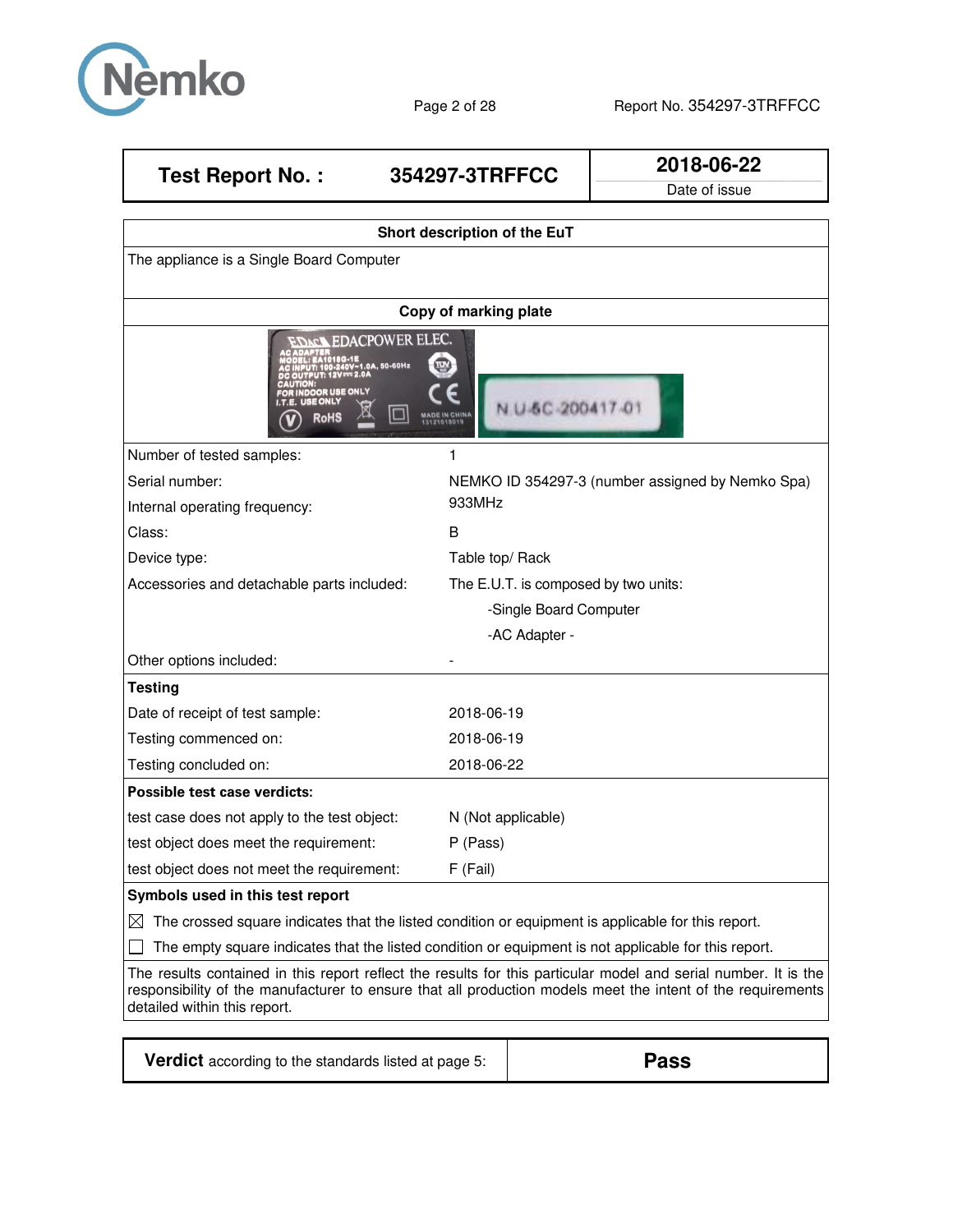

| <b>PROJECT HISTORY</b> |                                       |             |  |  |
|------------------------|---------------------------------------|-------------|--|--|
| <b>Report number</b>   | Modification to the report / comments | <b>Date</b> |  |  |
| 354297-3TRFFCC         | First release                         | 2018-06-22  |  |  |
| --                     | --                                    | --          |  |  |
|                        | --                                    |             |  |  |
|                        | --                                    |             |  |  |
| <b>REMARKS</b>         |                                       |             |  |  |
|                        |                                       |             |  |  |

| <b>PRODUCT VARIANTS</b> |                                   |                                  |  |  |  |
|-------------------------|-----------------------------------|----------------------------------|--|--|--|
| <b>Variant model</b>    | Difference against the main model | <b>Additional test performed</b> |  |  |  |
| $ -$                    | --                                | --                               |  |  |  |
| --                      | --                                | --                               |  |  |  |
| --                      | --                                | --                               |  |  |  |
| <b>REMARKS</b>          |                                   |                                  |  |  |  |
|                         |                                   |                                  |  |  |  |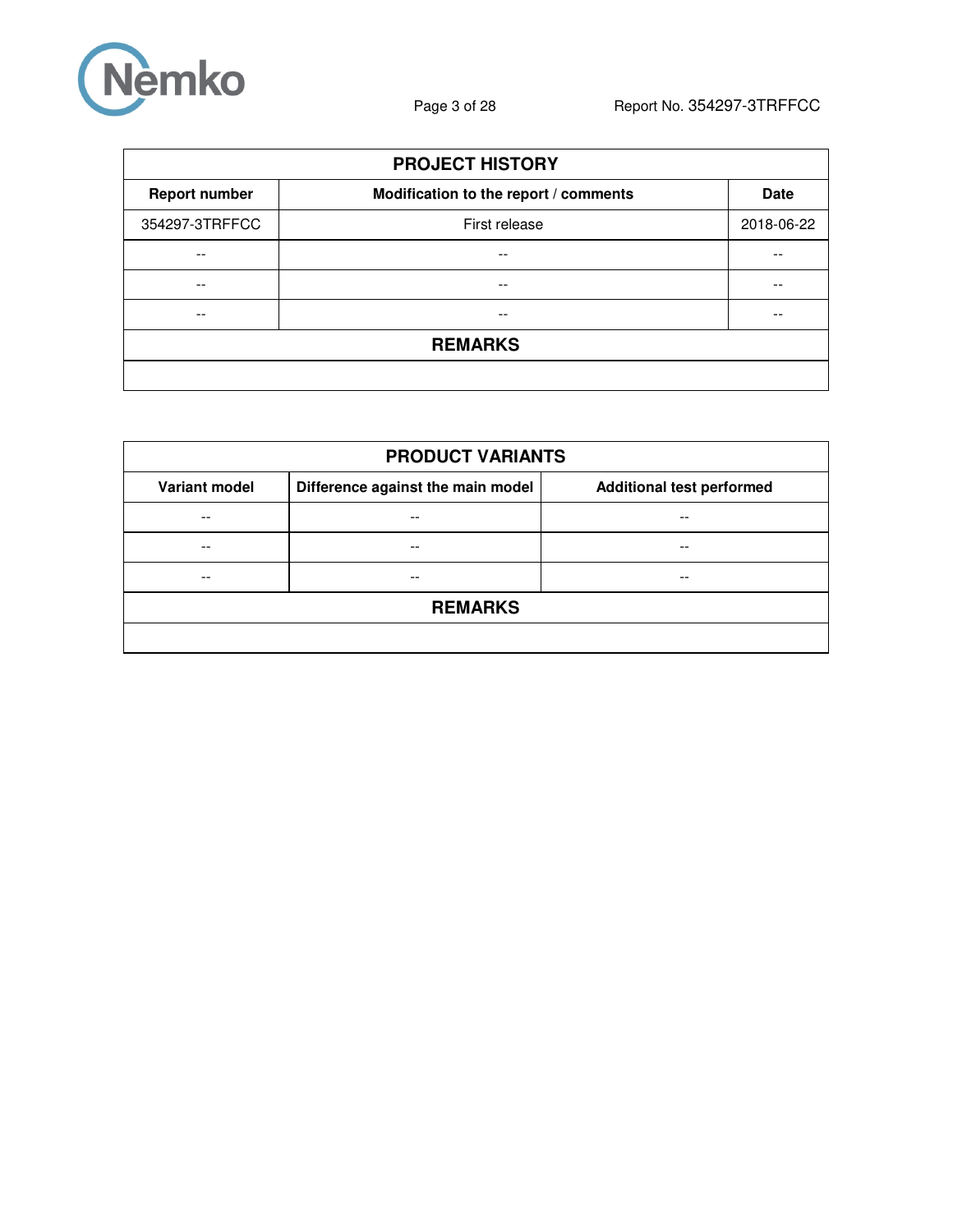

# **Contents**

| 1.           | <b>TEST STANDARDS</b>                                                  | 5                   |
|--------------|------------------------------------------------------------------------|---------------------|
|              |                                                                        |                     |
| $\mathbf{2}$ | <b>SUMMARY OF TEST RESULTS</b>                                         | 5                   |
| 3            | <b>EQUIPMENT UNDER TEST</b>                                            | 6                   |
| 3.1          | <b>POWER SUPPLY SYSTEM UTILISED</b>                                    | 6                   |
| 3.2          | <b>EUT OPERATION MODES</b>                                             | 6                   |
| 3.3          | <b>EUT CONFIGURATION MODES</b><br><b>INPUT/OUTPUT PORTS</b>            | 6<br>$\overline{7}$ |
| 3.4<br>3.5   | <b>EQUIPMENT USED DURING TEST</b>                                      | 9                   |
| 4            | <b>TEST ENVIRONMENT</b>                                                | 10                  |
| 4.1          | <b>ADDRESS OF THE TEST LABORATORY</b>                                  | 10                  |
| 4.2          | <b>ENVIRONMENTAL CONDITIONS</b>                                        | 10                  |
| 4.3          | TEST EQUIPMENT USED FOR THE MONITORING OF THE ENVIRONMENTAL CONDITIONS | 10                  |
| 4.4          | <b>STATEMENT OF THE MEASUREMENT UNCERTAINTY</b>                        | 11                  |
| 5            | <b>TEST CONDITIONS AND RESULTS</b>                                     | $12$                |
| 5.1          | <b>CLAUSE 15.107 - CONDUCTED LIMITS</b>                                | 12                  |
| 5.2          | <b>CLAUSE 15.109 - RADIATED EMISSIONS LIMIT</b>                        | 18                  |
| 6            | <b>EUT PHOTOS</b>                                                      | 27                  |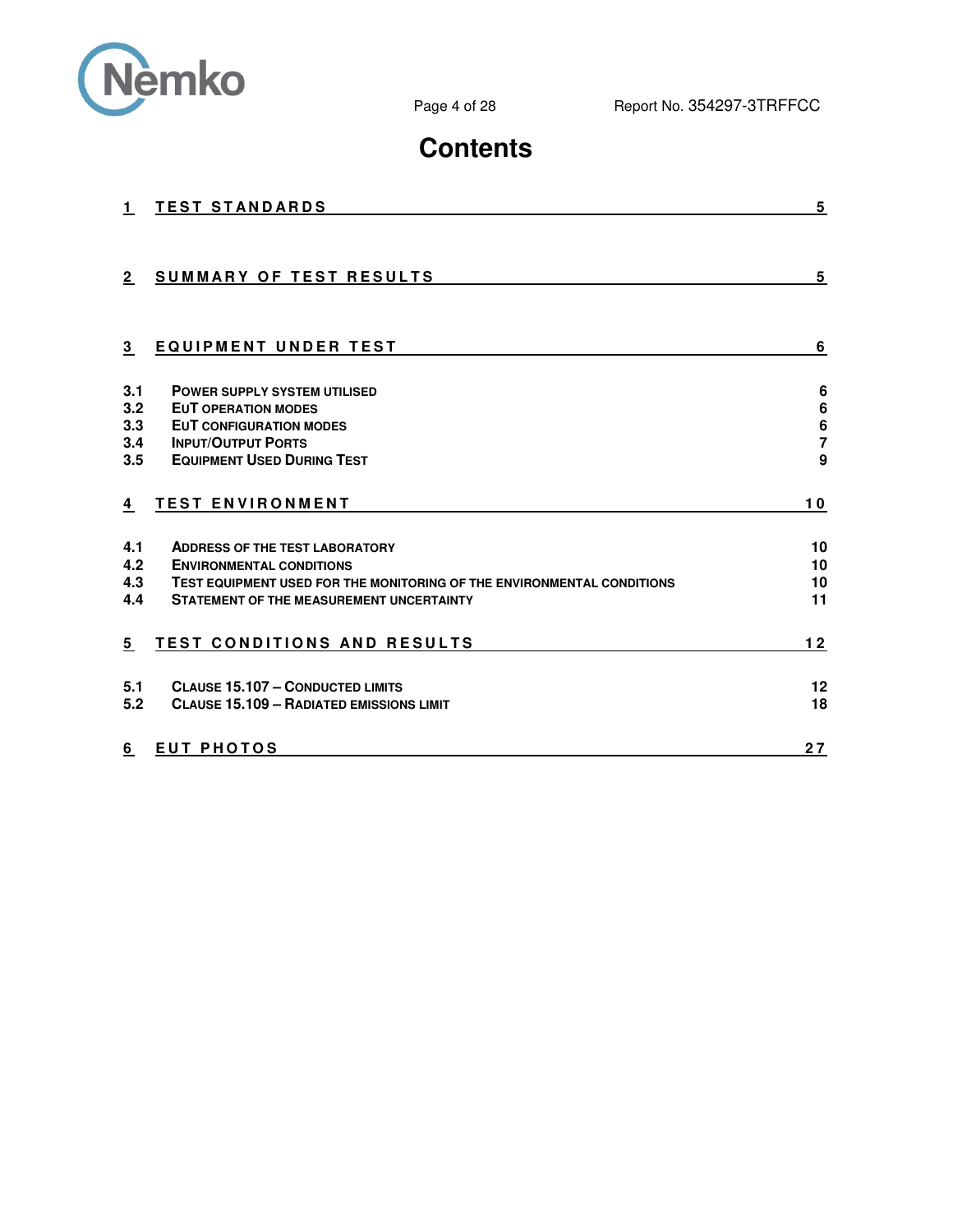

# **1 TEST STANDARDS**

The tests were performed according to following standards and procedures.

**NEMKO WM L0177:** General routines for using instruments at Nemko

**NEMKO WM L1002:** Measurement Uncertainty - Policy and Statement

**NEMKO WM L0077:** General routines to perform EMC tests

#### **FCC CFR 47 Part 15 Subpart B**

Code of Federal Regulations – Title 47 – Part 15 Radio Frequency Devices – Subpart B Unintentional radiation

The main standard above contains references to other standards, which are listed below.

#### **ANSI C63.4 (2014)**

'Methods of Measurement of Radio-Noise Emissions from Low-Voltage Electrical and Electronic Equipment in the Range of 9 kHz to 40 GHz''

## **2 SUMMARY OF TEST RESULTS**

| <b>FCC Part 15 Subpart B requirements</b>                        |                         |                        |         |  |  |  |
|------------------------------------------------------------------|-------------------------|------------------------|---------|--|--|--|
| <b>Part</b>                                                      | <b>Test description</b> | <b>Frequency range</b> | Verdict |  |  |  |
| §15.107                                                          | Conducted emission      | 150 kHz to 30 MHz      | P       |  |  |  |
| \$15.109                                                         | Radiated emission       | 30 MHz to 6000 MHz     | P       |  |  |  |
| unintentional radiator operates at frequency lower than 1000 MHz |                         |                        |         |  |  |  |
| <b>GENERAL REMARKS</b>                                           |                         |                        |         |  |  |  |
|                                                                  |                         |                        |         |  |  |  |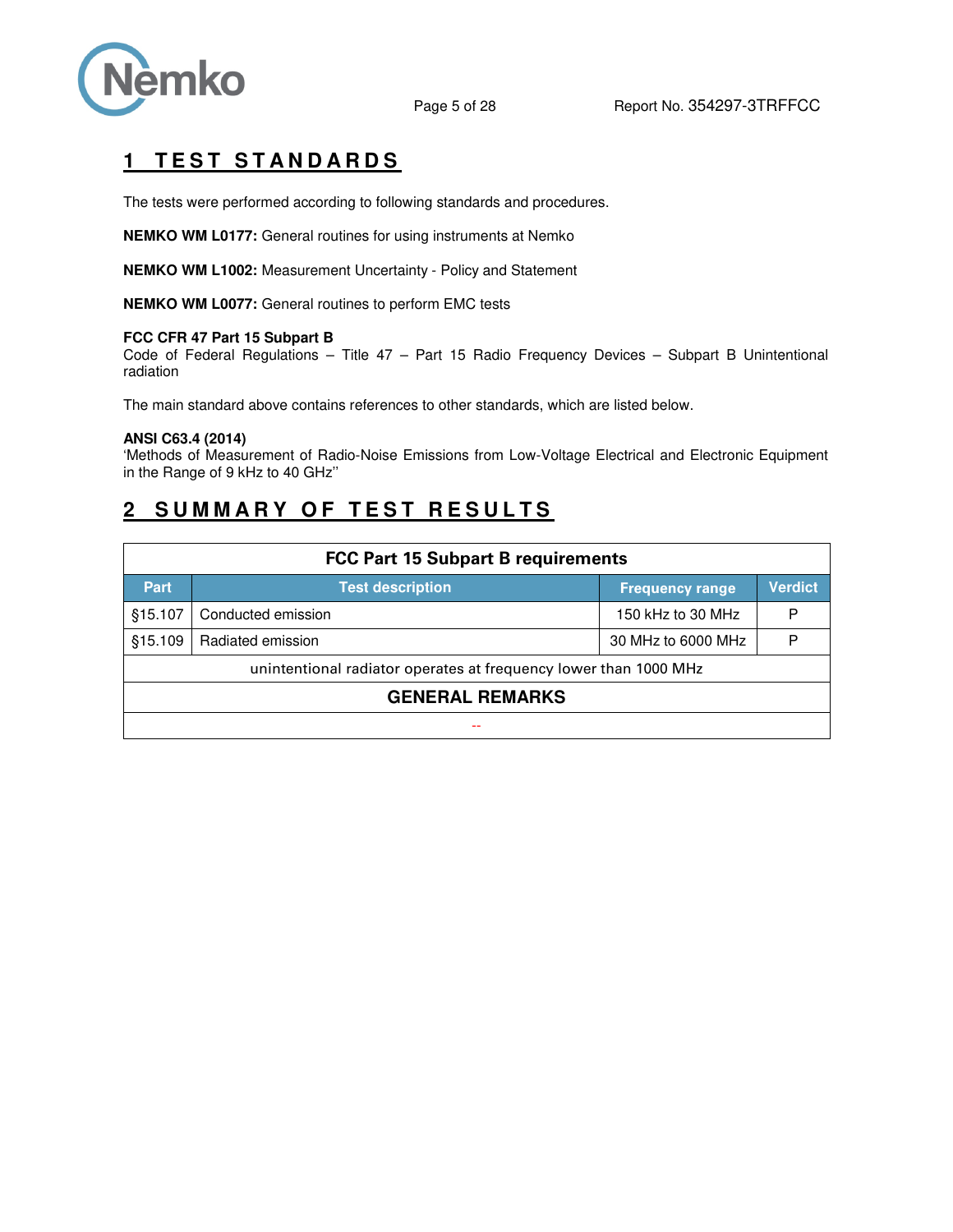

## **3 EQUIPMENT UNDER TEST**

### **3.1 Power supply system utilised**

|                       | 230V/50 Hz / 1¢   | 115V/60Hz/10    |
|-----------------------|-------------------|-----------------|
| Power supply voltage: | 400V/50 Hz 3PE    | 400V/50 Hz 3NPE |
|                       | 12 VDC(see note1) | <b>24 VDC</b>   |

## **3.2 EuT operation modes**

| <b>Mode</b> | <b>Description</b>            |
|-------------|-------------------------------|
|             | Eut linked to a PC with RS232 |

## **3.3 EuT configuration modes**

Emission: the EuT was configured to measure its highest possible radiation level. The test modes selected are according to EuT instruction manual.

Immunity: the EuT was configured to have its highest possible susceptibility against tested phenomena. The test modes selected are according to EuT instruction manual.

| <b>Mode</b> | <b>Description</b>                                     |
|-------------|--------------------------------------------------------|
|             | Normal configuration powered by a dedicated AC Adapter |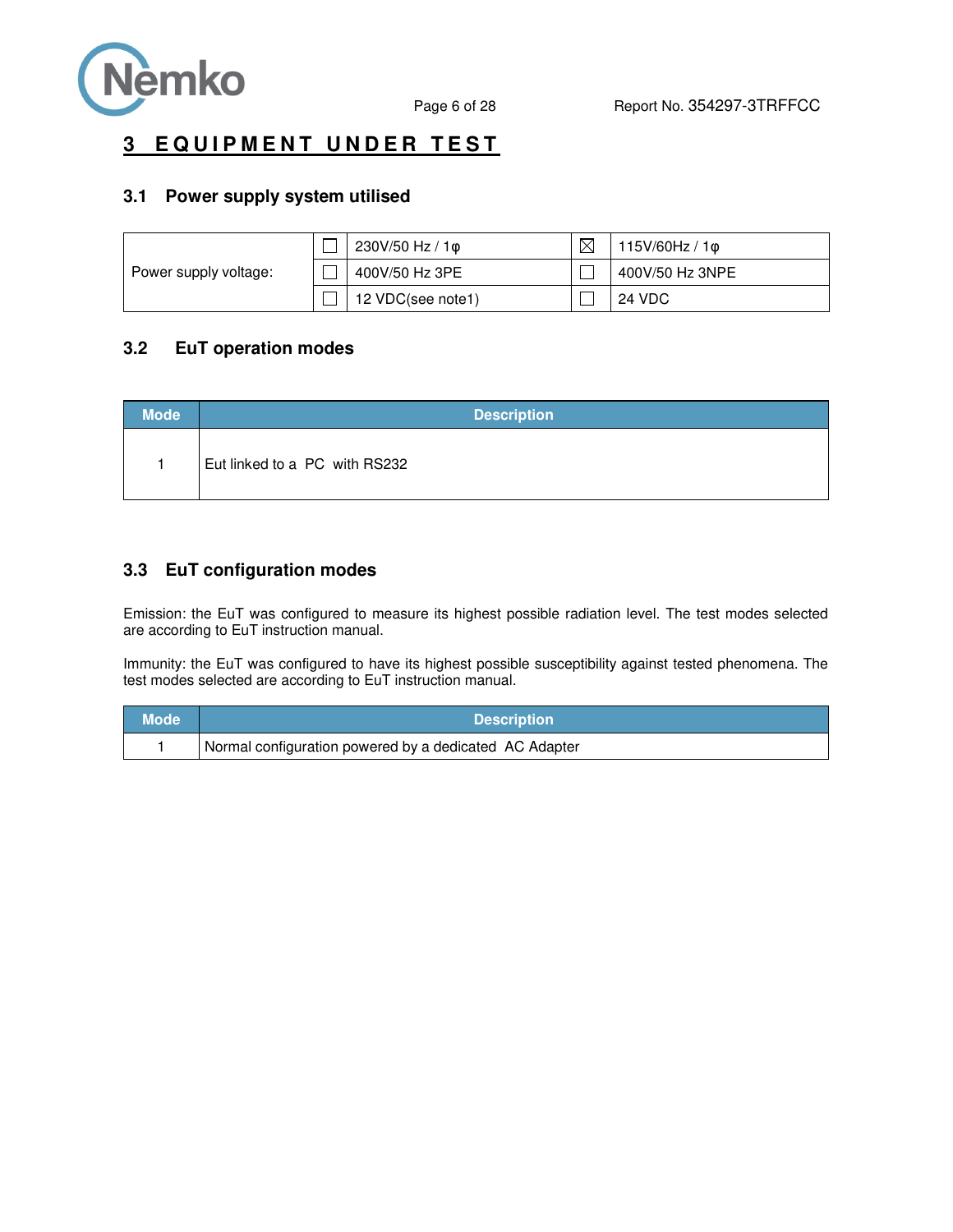

# **3.4 Input/Output Ports**

| <b>Port</b>                                  | <b>Name</b>                                                                                    | Type* | <b>Cable</b><br>Max. > 3m | <b>Cable</b><br><b>Shielded</b> | <b>Description</b>                                |  |  |
|----------------------------------------------|------------------------------------------------------------------------------------------------|-------|---------------------------|---------------------------------|---------------------------------------------------|--|--|
|                                              | Enclosure                                                                                      | N/E   |                           |                                 |                                                   |  |  |
|                                              |                                                                                                |       |                           |                                 |                                                   |  |  |
| 0                                            | Mains                                                                                          | AC.   |                           |                                 |                                                   |  |  |
|                                              | Ethernet LAN                                                                                   | TP    |                           | $\boxtimes$                     | Ethernet RJ45 connector for LAN<br>communications |  |  |
| 2                                            | <b>RS232</b>                                                                                   | TP    |                           |                                 | Only for configuration                            |  |  |
|                                              | Note: All other ports on the board have not been connected according to customer's declaration |       |                           |                                 |                                                   |  |  |
| $AC = AC Power Port$<br>$DC = DC Power Port$ |                                                                                                |       | $N/E = Non-Electrical$    |                                 |                                                   |  |  |
| I/O = Signal/Control Input or Output Port    |                                                                                                |       |                           | $TP = Telecommunication$ Ports  |                                                   |  |  |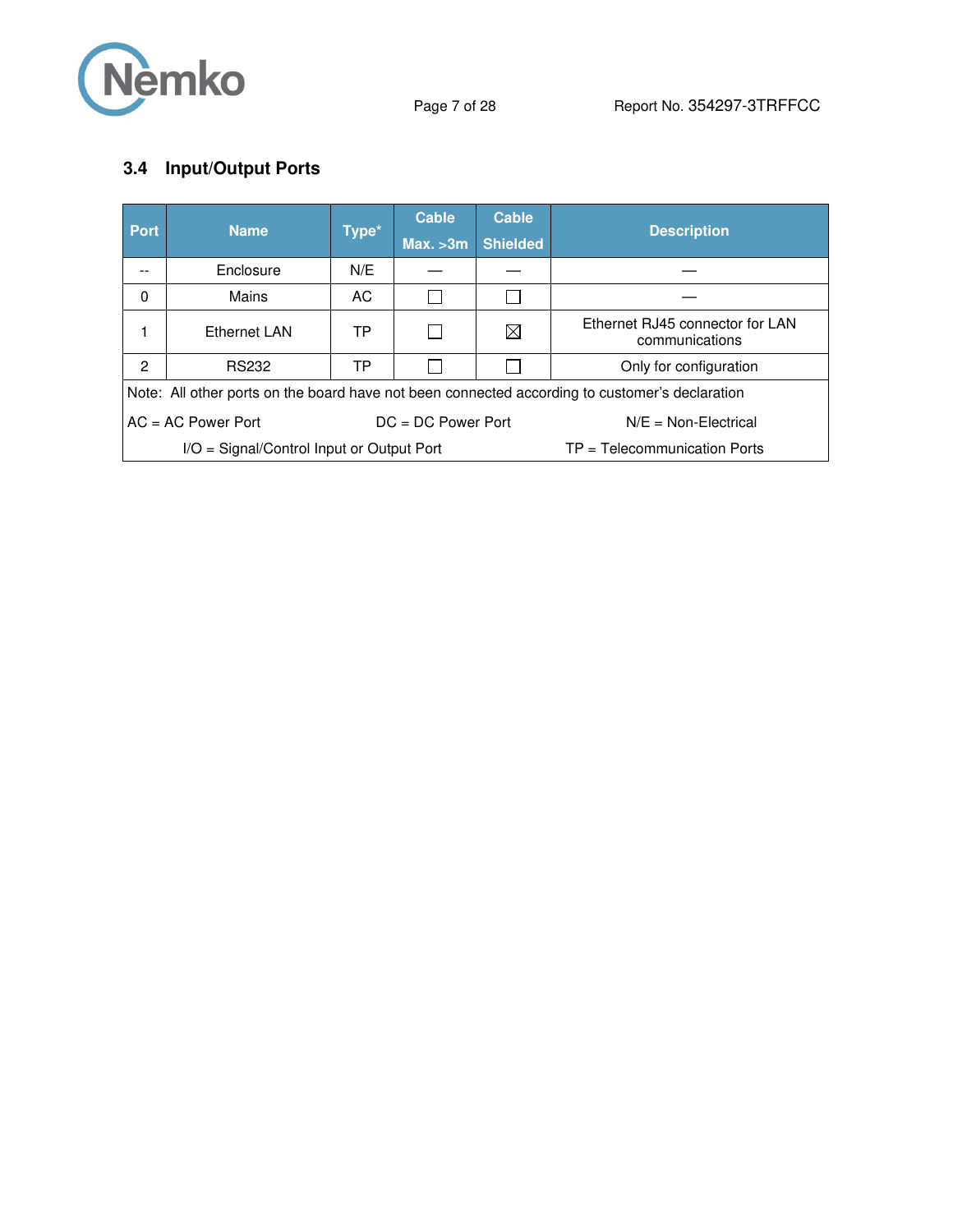

Core processor



#### On Board:

- 1 x RaspBerryPIx compatible connector
- 1 x USB OTG on dedicated connector
- 1 x RGB Channel ( up to 1366x768024 bit ) with current FWM brightness control and integrated resistive touch for 4.3" immediate connection 1 x Remote IR input connector (Option)<br>1 x Power led
- 
- 1 x User Driven led

#### On dedicated STRIP:

#### $1 \times$  OTG USB \*\*  $1 \times$  RS232 \*\* 1 x RS485/422 \*\*

 $25$  x  $\tt{GFD}$  , shared with the following functions : 1 x  $\tt{SPI}$  with 1 Slave Select, shared with WiFi 1 x  $\tt{I2C}$ 

- 
- 1 x 12C<br>1 x Full UART @ 3.3V (TX ; RX ; RTS ; CTS )<br>2 x UART @ 3.3V (TX ; RX)<br>1 x 4 bit uSD card<br>1 x FWM
- 
- 
-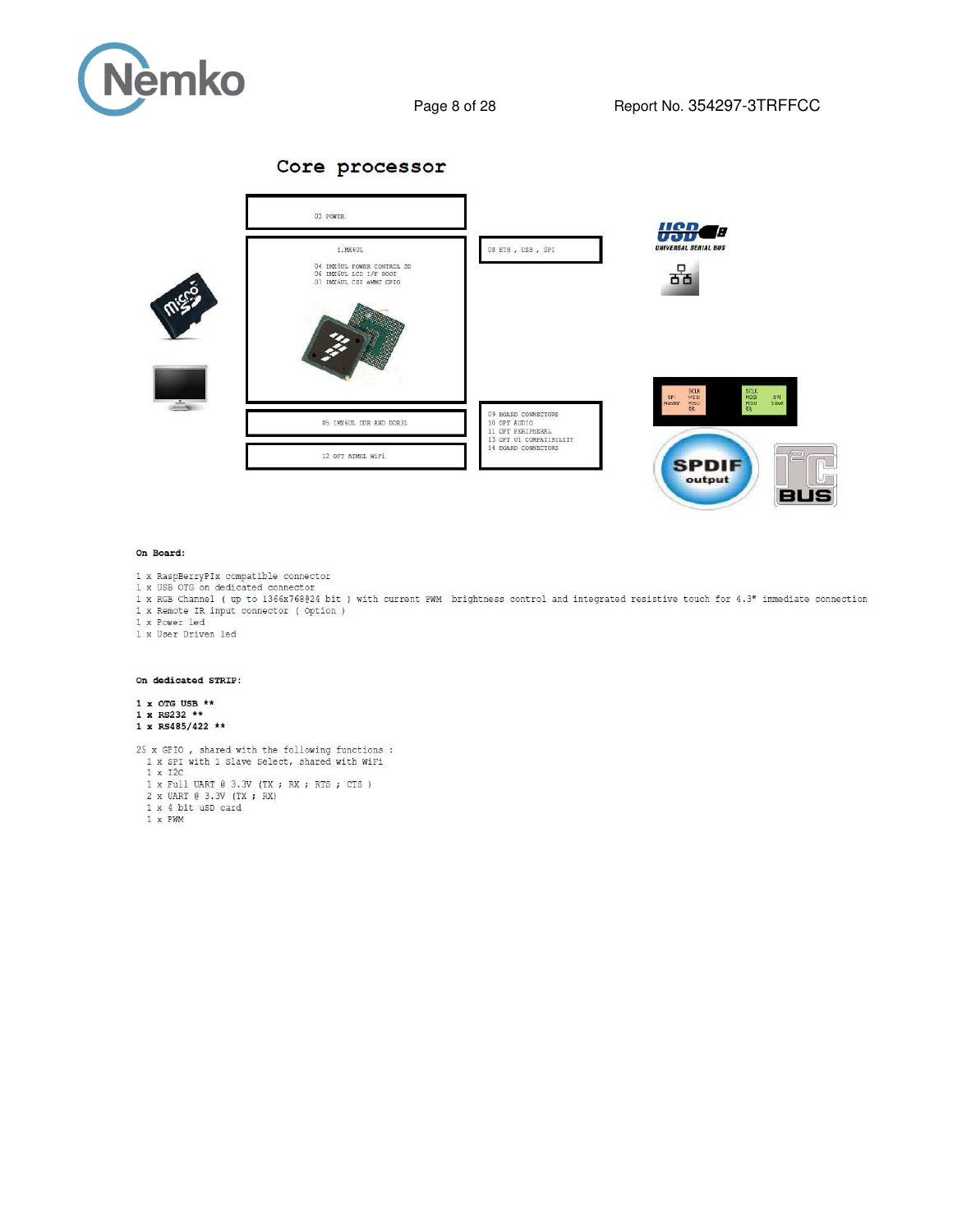

# **3.5 Equipment Used During Test**

| Use*                                                        | <b>Product Type</b>                     | <b>Manufacturer</b> | <b>Model</b>          | <b>Comments</b> |  |  |
|-------------------------------------------------------------|-----------------------------------------|---------------------|-----------------------|-----------------|--|--|
| <b>EUT</b>                                                  | <b>AC Adapter</b>                       | EDACPOWER ELEC.     | EA101SG-1E            |                 |  |  |
| AE.                                                         | Single Board Computer<br><b>Novasis</b> |                     | U5                    |                 |  |  |
| (Ethernet load)                                             |                                         |                     |                       |                 |  |  |
| AE.                                                         | PС                                      |                     | Provided by applicant |                 |  |  |
|                                                             | Note: * Use                             |                     |                       |                 |  |  |
| <b>EUT - Equipment Under Test</b>                           |                                         |                     |                       |                 |  |  |
| AE - Auxiliary/Associated Equipment (Not Subjected to Test) |                                         |                     |                       |                 |  |  |
| SIM - Simulator (Not Subjected to Test)                     |                                         |                     |                       |                 |  |  |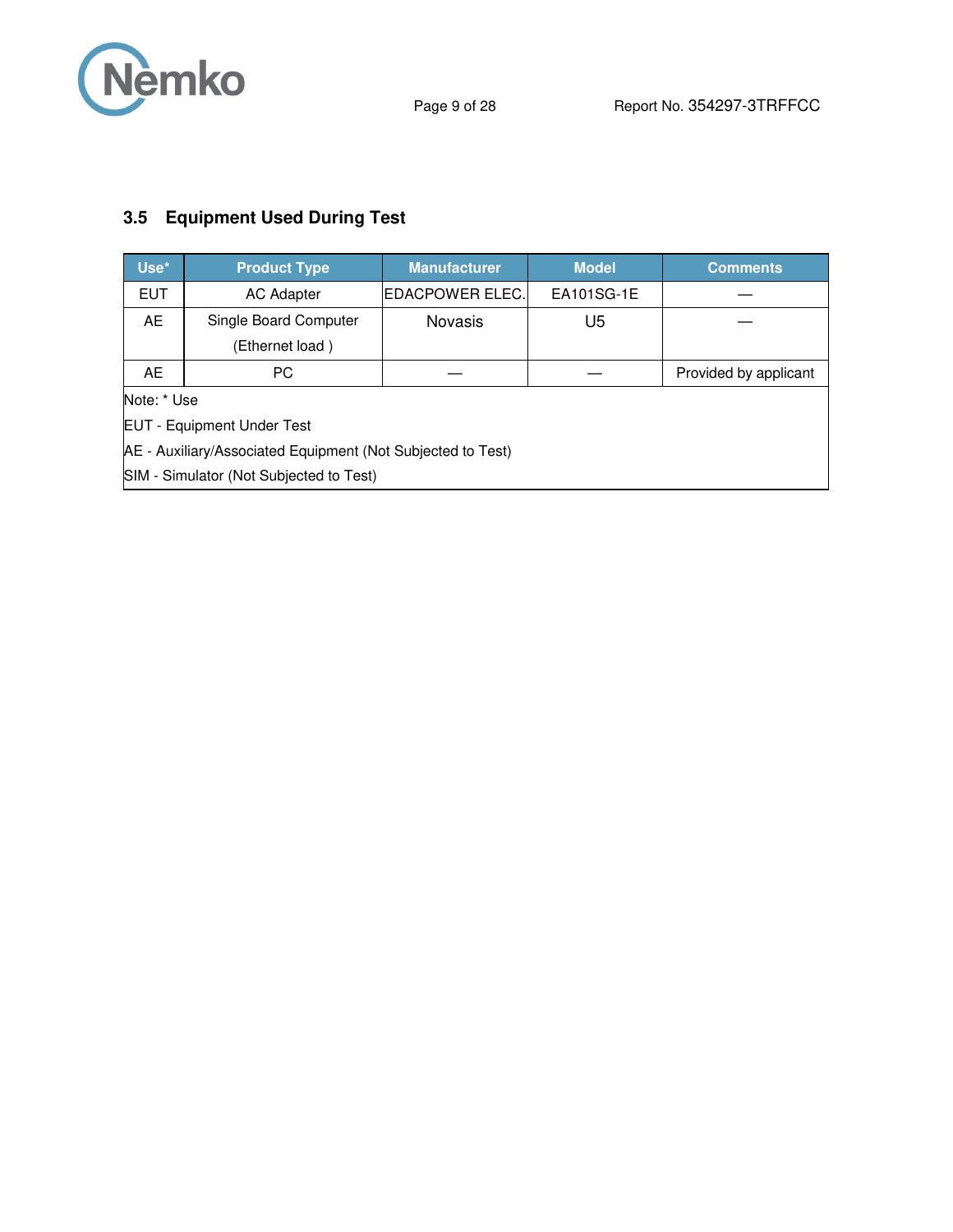

## **4 TEST ENVIRONMENT**

### **4.1 Address of the test laboratory**

Nemko Spa Via del Carroccio, 4 20853 Biassono (MB) - Italy

Tests site/benches are in accordance with applicable standard/s, and have been utilized by Nemko Spa testing engineer(s).

### **4.2 Environmental conditions**

Unless different values are declared in the test case, following ambient conditions apply for the tests:

| Ambient temperature:  | 18÷33 °C        |
|-----------------------|-----------------|
| Relative Humidity:    | $30 \div 60 \%$ |
| Atmospheric pressure: | 980÷1060 hPa    |

### **4.3 Test equipment used for the monitoring of the environmental conditions**

| <b>Equipment</b>              | <b>Manufacturer</b> | <b>Model</b>   | Serial N°    |
|-------------------------------|---------------------|----------------|--------------|
| Thermohygrometer data loggers | Testo               | 175-H2         | 20012380/305 |
| Thermohygrometer data loggers | Testo               | 175-H2         | 38203337/307 |
| <b>Barometer</b>              | MSR                 | <b>MSR145B</b> | 330080       |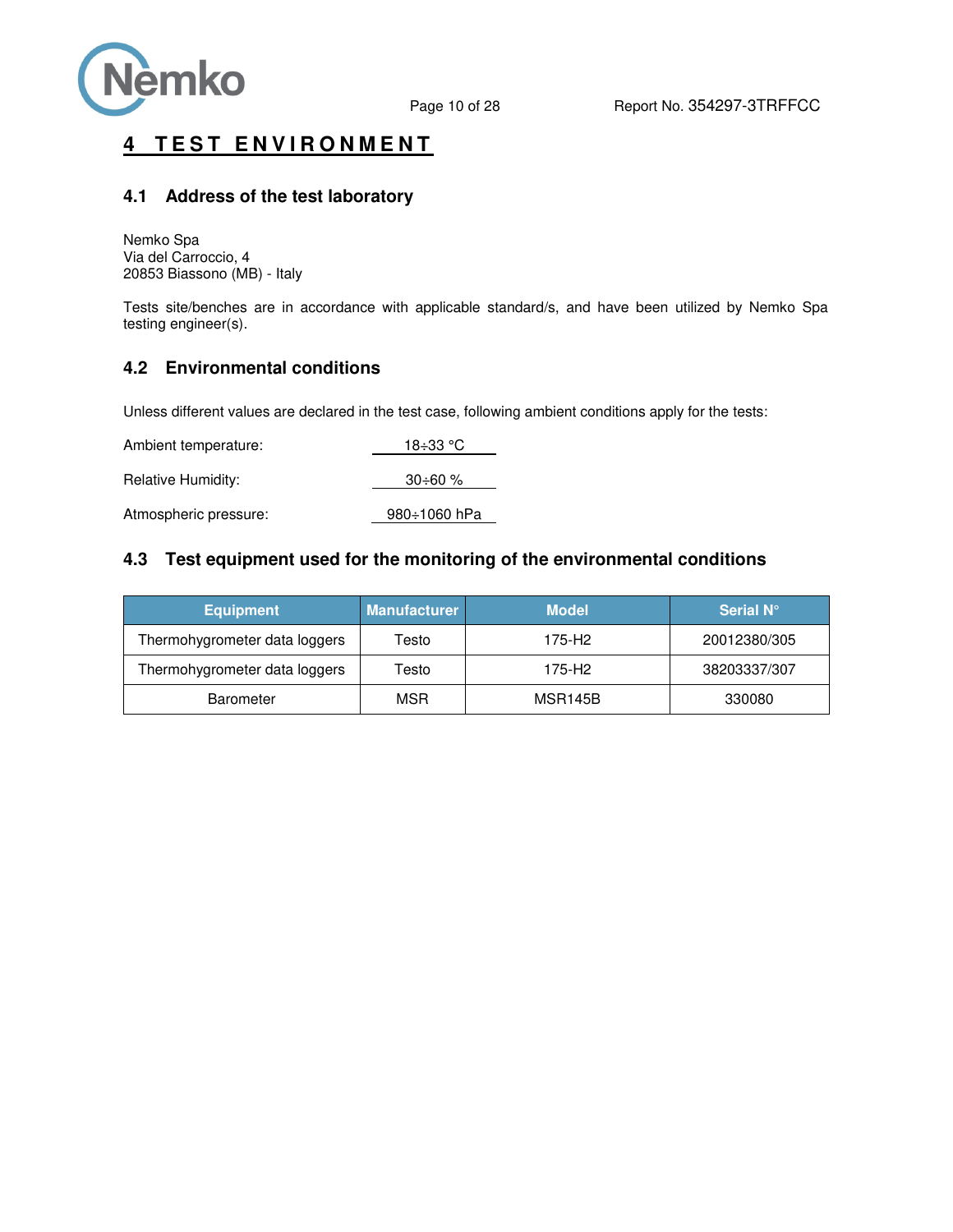

### **4.4 Statement of the measurement uncertainty**

The data and results referenced in this document are true and accurate. The reader is cautioned that there may be errors within the calibration limits of the equipment and facilities. The measurement uncertainty was calculated for all measurements listed in this test report according to CISPR 16-4-2 "Specification for radio disturbance and immunity measuring apparatus and methods – Part 4-2: Uncertainties, statistics and limit modelling – Uncertainty in EMC measurements" and is documented in the Nemko Spa Technical Procedure WML1002. Furthermore, component and process variability of devices similar to that tested may result in additional deviation. The manufacturer has the sole responsibility of continued compliance of the device. Hereafter the best measurement capability for Nemko Spa laboratory is reported:

| <b>Test</b>                  | Range                                              | Measurement<br>Uncertainty | <b>Notes</b> |
|------------------------------|----------------------------------------------------|----------------------------|--------------|
|                              | Antenna distance 1m, 3m, 10m<br>(30÷200) MHz       | 5.0 dB                     | (1)          |
| <b>Radiated Disturbance</b>  | Antenna distance 1m, 3m, 10m<br>$(0.2 \div 6)$ GHz | $5.2$ dB                   | (1)          |
| 3m, 10m Chamber              | Antenna distance 1m, 3m<br>$(6 \div 18)$ GHz       | $5.8$ dB                   | (1)          |
|                              | Antenna distance 1m, 3m<br>$(18 \div 40)$ GHz      | $7.2$ dB                   | (1)          |
| <b>Conducted Disturbance</b> | $9$ kHz $\div$ 150 kHz with AMN                    | 3.8 <sub>dB</sub>          | (1)          |
|                              | 150 kHz $\div$ 30 MHz with AMN                     | 3.4dB                      | (1)          |
|                              | 150 kHz $\div$ 30 MHz with AAN                     | 4.6 dB                     | (1)          |
|                              | $9$ kHz $\div$ 30 MHz with voltage probe           | 2.9 dB                     | (1)          |
|                              | $9$ kHz $\div$ 30 MHz with current probe           | 2.9 dB                     | (1)          |

#### NOTES:

(1) The reported expanded uncertainty of measurement is stated as the standard uncertainty of measurement multiplied by the coverage factor  $k = 2$  which has been derived from the assumed normal probability distribution with infinite degrees of freedom and for a coverage probability of 95 %;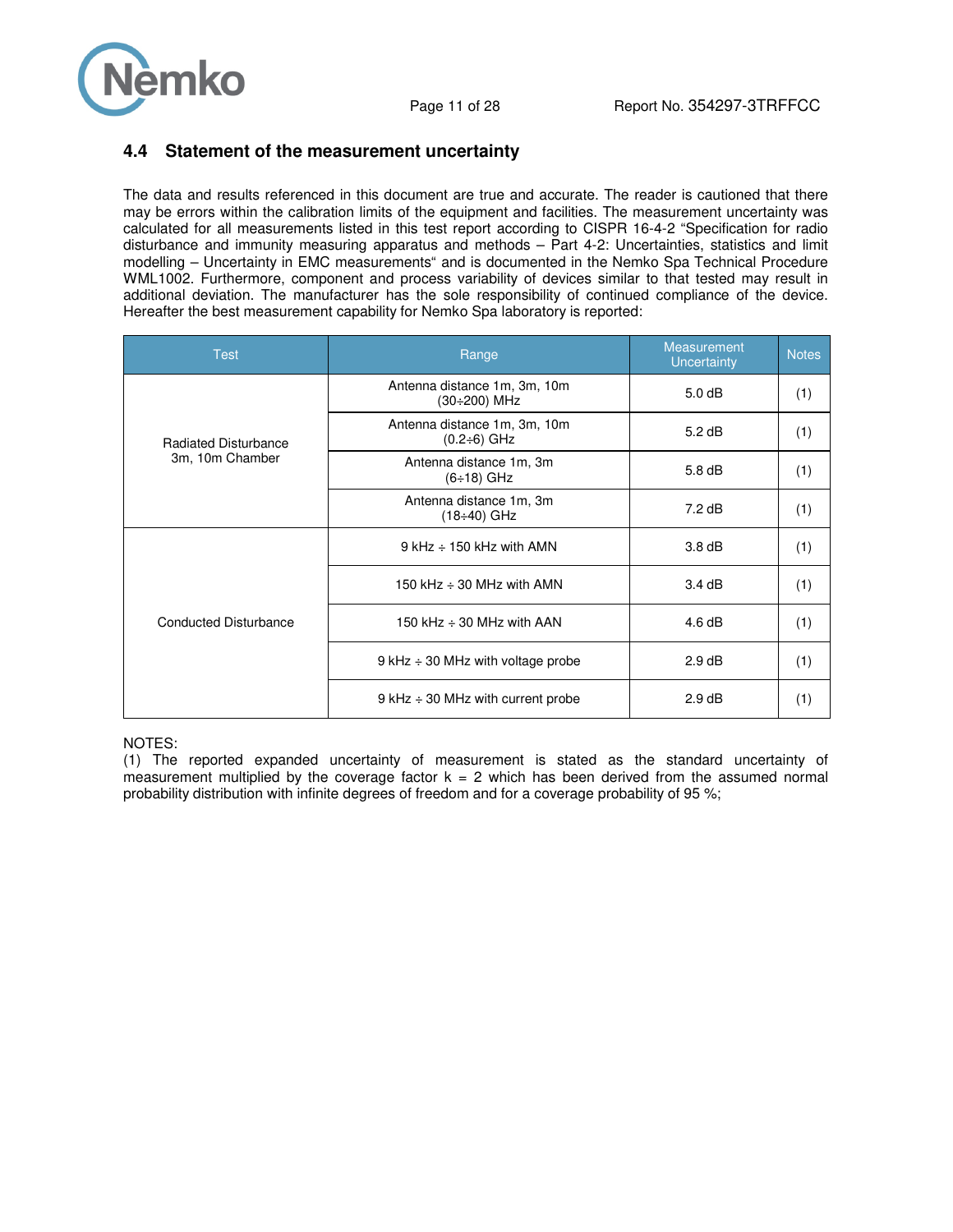

# **5 TEST CONDITIONS AND RESULTS**

### **5.1 Clause 15.107 – Conducted limits**

**5.1.1 Photo documentation of the test set-up** 



#### **5.1.2 Test method**

Measurements were made on a ground plane that extends 1-meter minimum beyond all sides of the system under test. All power was connected to the system through Line Impedance Stabilization Networks (LISN). Conducted voltage measurements on mains lines were made at the output of the LISN.

#### **5.1.3 Limits for AC mains port**

Except for Class A digital devices, for equipment that is designed to be connected to the public utility (AC) power line, the radio frequency voltage that is conducted back onto the AC power line on any frequency or frequencies within the band 150 kHz to 30 MHz shall not exceed the limits in the following table, as measured using a 50μH/50ohms line impedance stabilization network (LISN). Compliance with the provisions of this paragraph shall be based on the measurement of the radio frequency voltage between each power line and ground at the power terminal. The lower limit applies at the band edges.

|                              | Conducted limit (dBuV) |                       |  |  |  |  |
|------------------------------|------------------------|-----------------------|--|--|--|--|
| Frequency of emission (MHz)' | Quasi-Peak             | Average               |  |  |  |  |
| $0.15$ to $0.50$             | 66 to 56 <sup>*</sup>  | 59 to 46 <sup>*</sup> |  |  |  |  |
| $0.50$ to 5                  | 56                     | 46                    |  |  |  |  |
| 5 to 30                      | 60                     | 50                    |  |  |  |  |

\*The limits decrease linearly with the logarithm of the frequency

For a Class A digital device that is designed to be connected to the public utility (AC) power line, the radio frequency voltage that is conducted back onto the AC power line on any frequency or frequencies within the band 150 kHz to 30 MHz shall not exceed the limits in the following table, as measured using a 50 μH/50 ohms LISN. Compliance with the provisions of this paragraph shall be based on the measurement of the radio frequency voltage between each power line and ground at the power terminal. The lower limit applies at the boundary between the frequency ranges.

|                             | Conducted limit (dBuV) |         |  |  |  |  |
|-----------------------------|------------------------|---------|--|--|--|--|
| Frequency of emission (MHz) | Quasi-Peak             | Average |  |  |  |  |
| $0.15$ to $0.50$            | 79                     | 66      |  |  |  |  |
| $0.50$ to 30                |                        | 60      |  |  |  |  |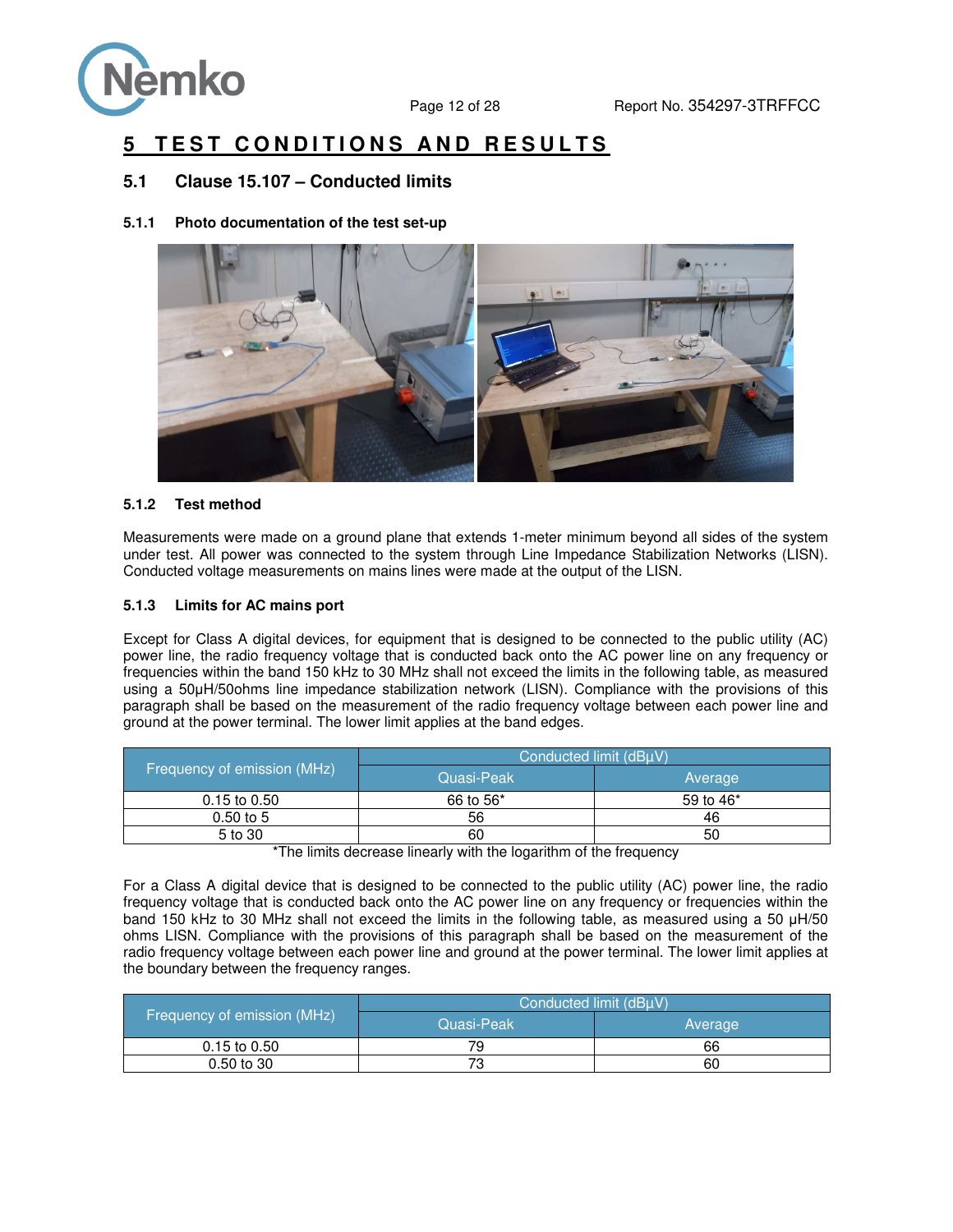

### **5.1.4 Test result**

| Verdict:           | $\boxtimes$ P<br>- I F<br>-N |
|--------------------|------------------------------|
| Frequency range:   | 0.15MHz - 30MHz              |
| Kind of test site: | Shielded room                |
| Remarks:           |                              |

## **5.1.5 Test equipment used**

| <b>Equipment</b>                   | <b>Manufactur</b><br>er | <b>Model</b>                    | Serial N°   | <b>Cal. Date</b> \ | <b>Cal. Due</b> |
|------------------------------------|-------------------------|---------------------------------|-------------|--------------------|-----------------|
| EMI receiver 20 Hz $\div$<br>8 GHz | R&S                     | ESU8                            | 100202      | 2018/04/30         | 2019/04/30      |
| LISN 9 kHz $\div$ 30 MHz           | R&S                     | $ESH2-Z5$                       | 872 460/041 | 2017/11/21         | 2018/11/30      |
| Shielded room                      | Siemens                 | Conducted emission<br>test room | 1862        |                    |                 |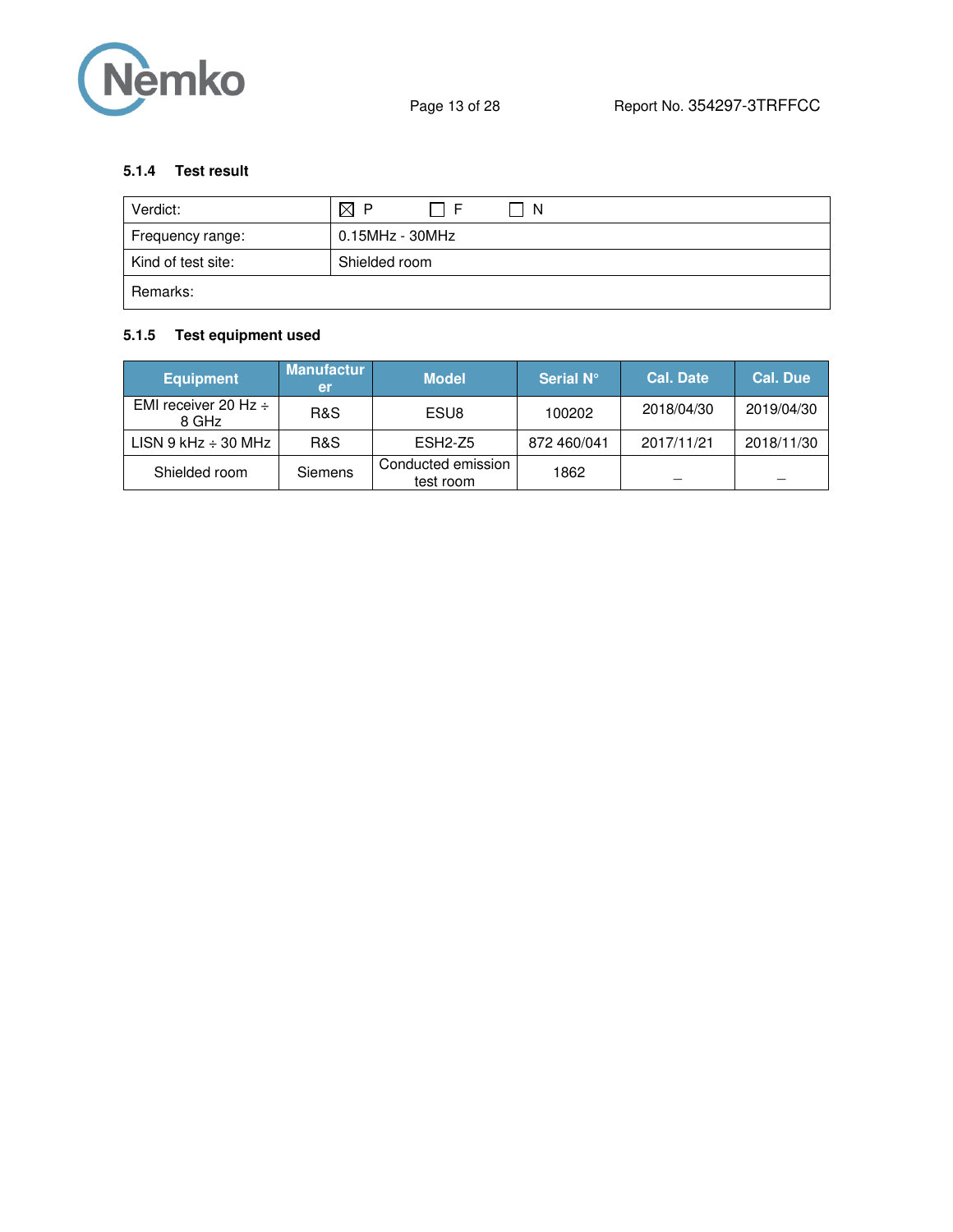

### **5.1.6 Test protocol**

| Test point:<br>Operation mode:<br>Configuration mode:<br>Remarks: |         |                 | 1<br>1 | Phase line<br>115 Vac, 60 Hz |  |  |               |  |                                                             |                  |  |  | Verdict: Pass |        |           |
|-------------------------------------------------------------------|---------|-----------------|--------|------------------------------|--|--|---------------|--|-------------------------------------------------------------|------------------|--|--|---------------|--------|-----------|
|                                                                   |         |                 |        |                              |  |  | Att 0 dB AUTO |  | $\mathbf{R}\mathbf{B}\mathbf{W}$<br>$\rm{MT}$<br>PREAMP OFF | 9 kHz<br>$1\,$ s |  |  |               |        |           |
| dBµV                                                              | 80      |                 |        |                              |  |  | $1$ MHz       |  |                                                             |                  |  |  | 10 MHz        |        |           |
|                                                                   | $-70-$  |                 |        |                              |  |  |               |  |                                                             |                  |  |  |               |        | SGL       |
| $1$ PK<br><b>MAXH</b>                                             |         | <b>OPCLASSB</b> |        |                              |  |  |               |  |                                                             |                  |  |  |               |        |           |
| 2 AV<br>MAXH                                                      | $-60$   |                 |        |                              |  |  |               |  |                                                             |                  |  |  |               |        | TDF       |
|                                                                   |         |                 |        |                              |  |  |               |  |                                                             |                  |  |  |               |        |           |
|                                                                   |         |                 |        |                              |  |  |               |  |                                                             |                  |  |  |               |        |           |
|                                                                   |         |                 |        |                              |  |  |               |  |                                                             |                  |  |  |               |        | 6DB<br>AC |
|                                                                   |         |                 |        |                              |  |  |               |  |                                                             |                  |  |  |               |        |           |
|                                                                   | $-10$   |                 |        |                              |  |  |               |  |                                                             |                  |  |  |               |        |           |
|                                                                   |         |                 |        |                              |  |  |               |  |                                                             |                  |  |  |               |        |           |
|                                                                   | $-10$   |                 |        |                              |  |  |               |  |                                                             |                  |  |  |               |        |           |
|                                                                   | 150 kHz |                 |        |                              |  |  |               |  |                                                             |                  |  |  |               | 30 MHz |           |

Date: 19. JUN. 2018 17:55:10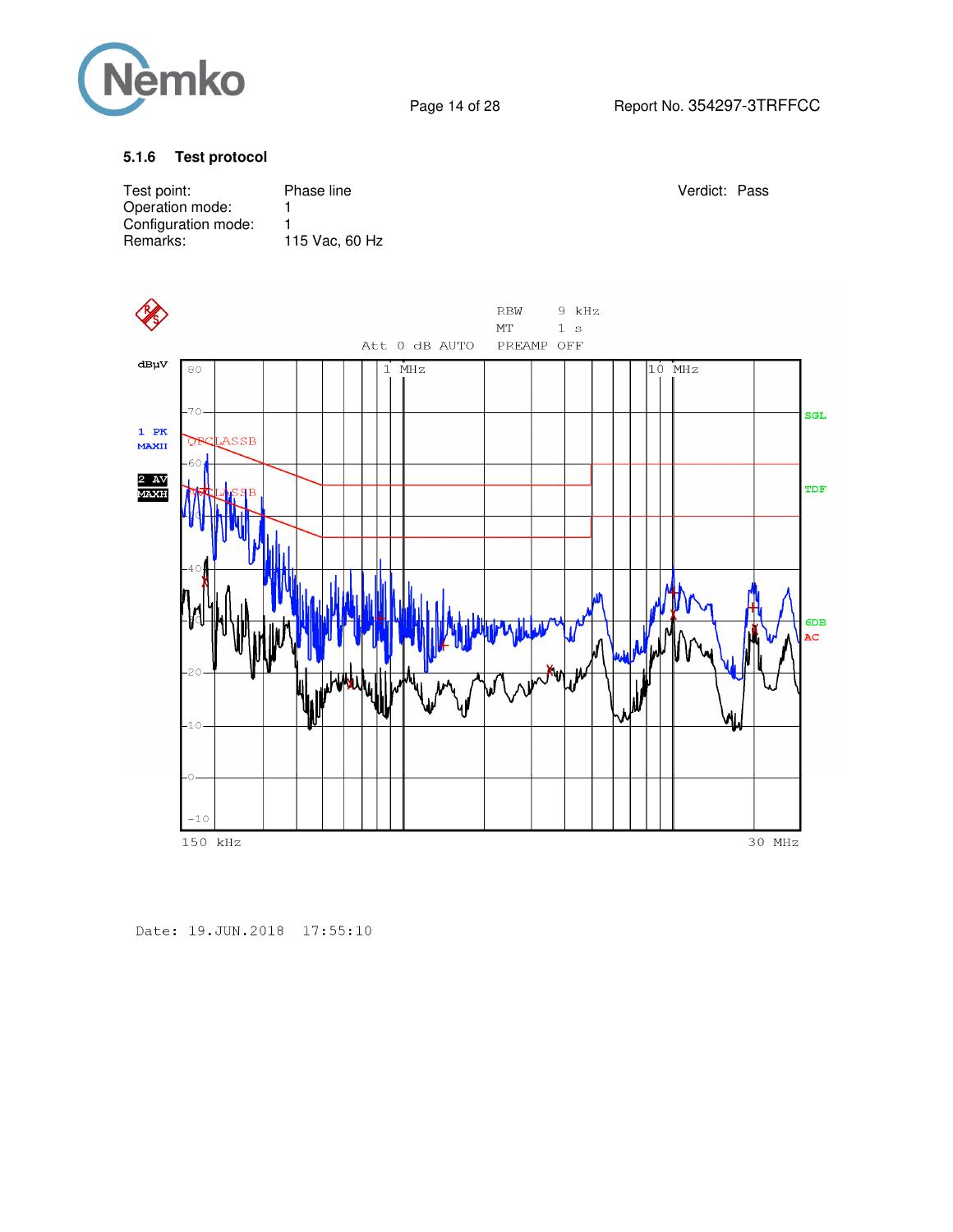

## Page 15 of 28 Report No. 354297-3TRFFCC

| <b>Frequency (MHz)</b> | Level (dBµV) | Limit (dBµV) | Margin (dB) | <b>Detector</b> |
|------------------------|--------------|--------------|-------------|-----------------|
| 0.1860                 | 55.4         | 64.2         | $-8.8$      | QP              |
| 0.1860                 | 37.7         | 54.2         | $-16.5$     | AV              |
| 0.6340                 | 17.9         | 46.0         | $-28.1$     | AV              |
| 0.8260                 | 30.4         | 56.0         | $-25.6$     | QP              |
| 1.4140                 | 25.4         | 56.0         | $-30.6$     | QP              |
| 3.5220                 | 20.6         | 46.0         | $-25.4$     | AV              |
| 10.2020                | 35.6         | 60.0         | $-24.4$     | QP              |
| 10.2100                | 31.3         | 50.0         | $-18.7$     | AV              |
| 20.0340                | 32.7         | 60.0         | $-27.3$     | QP              |
| 20.5220                | 28.3         | 50.0         | $-21.7$     | AV              |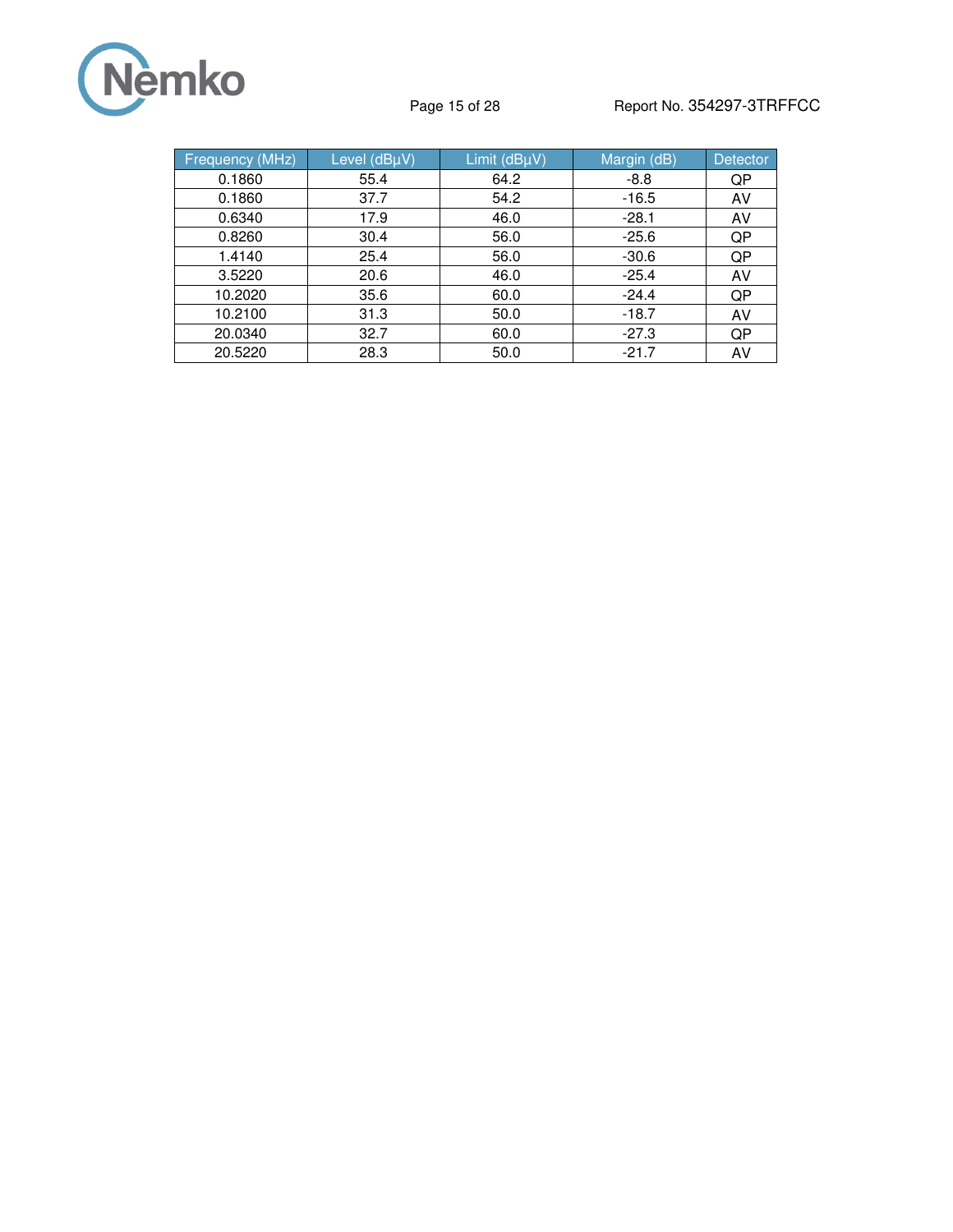



Date: 19. JUN. 2018 17:58:01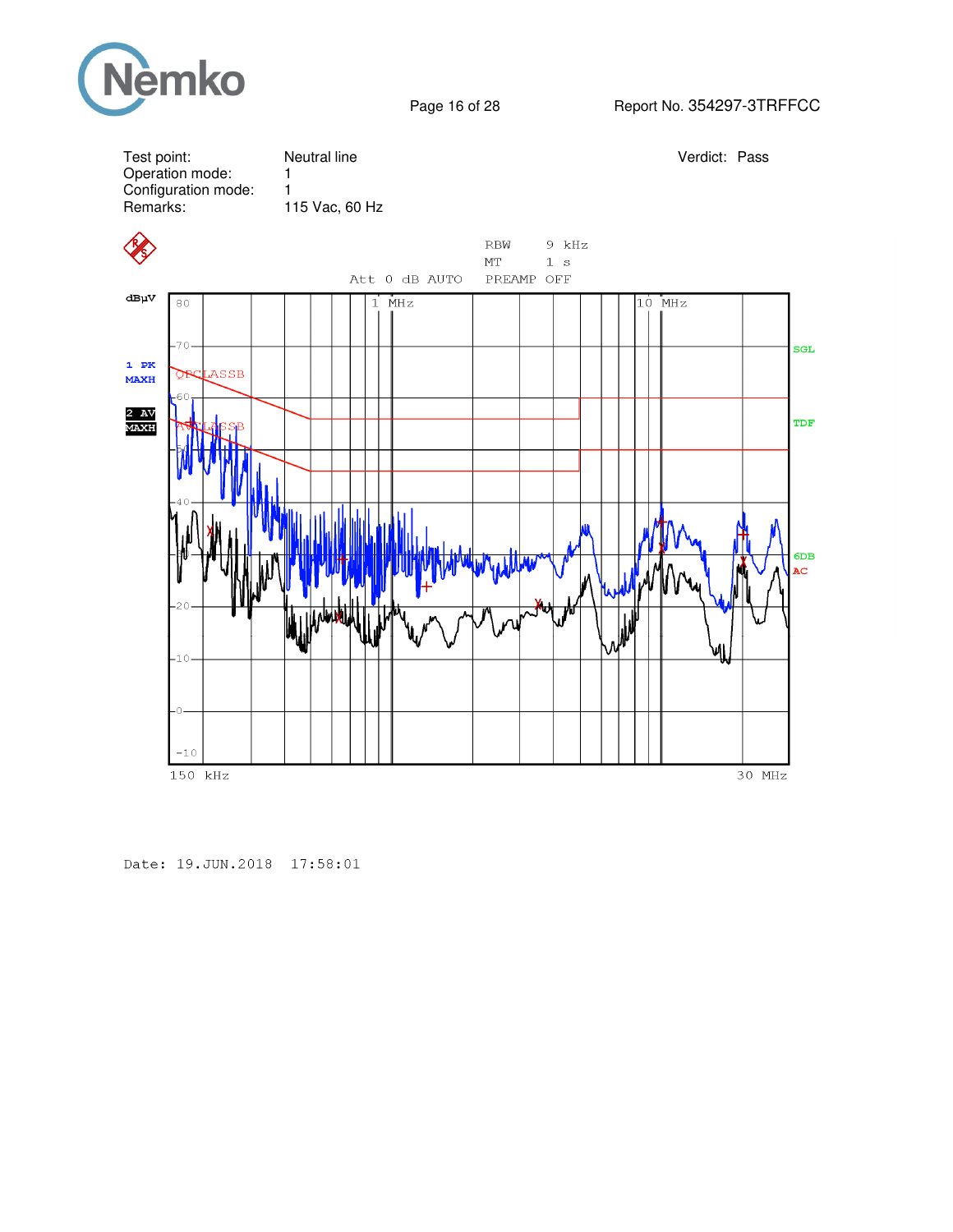

| <b>Frequency (MHz)</b> | Level (dBµV) | Limit $(dB\mu V)$ | Margin (dB) | <b>Detector</b> |
|------------------------|--------------|-------------------|-------------|-----------------|
| 0.1820                 | 55.3         | 64.4              | $-9.1$      | QP              |
| 0.2140                 | 34.5         | 53.0              | $-18.5$     | AV              |
| 0.6340                 | 17.9         | 46.0              | $-28.1$     | AV              |
| 0.6580                 | 29.0         | 56.0              | $-27.0$     | QP              |
| 1.3500                 | 23.9         | 56.0              | $-32.1$     | QP              |
| 3.5220                 | 20.5         | 46.0              | $-25.5$     | AV              |
| 10.2060                | 36.2         | 60.0              | $-23.8$     | QP              |
| 10.2100                | 31.2         | 50.0              | $-18.8$     | AV              |
| 20.5260                | 33.7         | 60.0              | $-26.3$     | QP              |
| 20.5260                | 28.5         | 50.0              | $-21.5$     | AV              |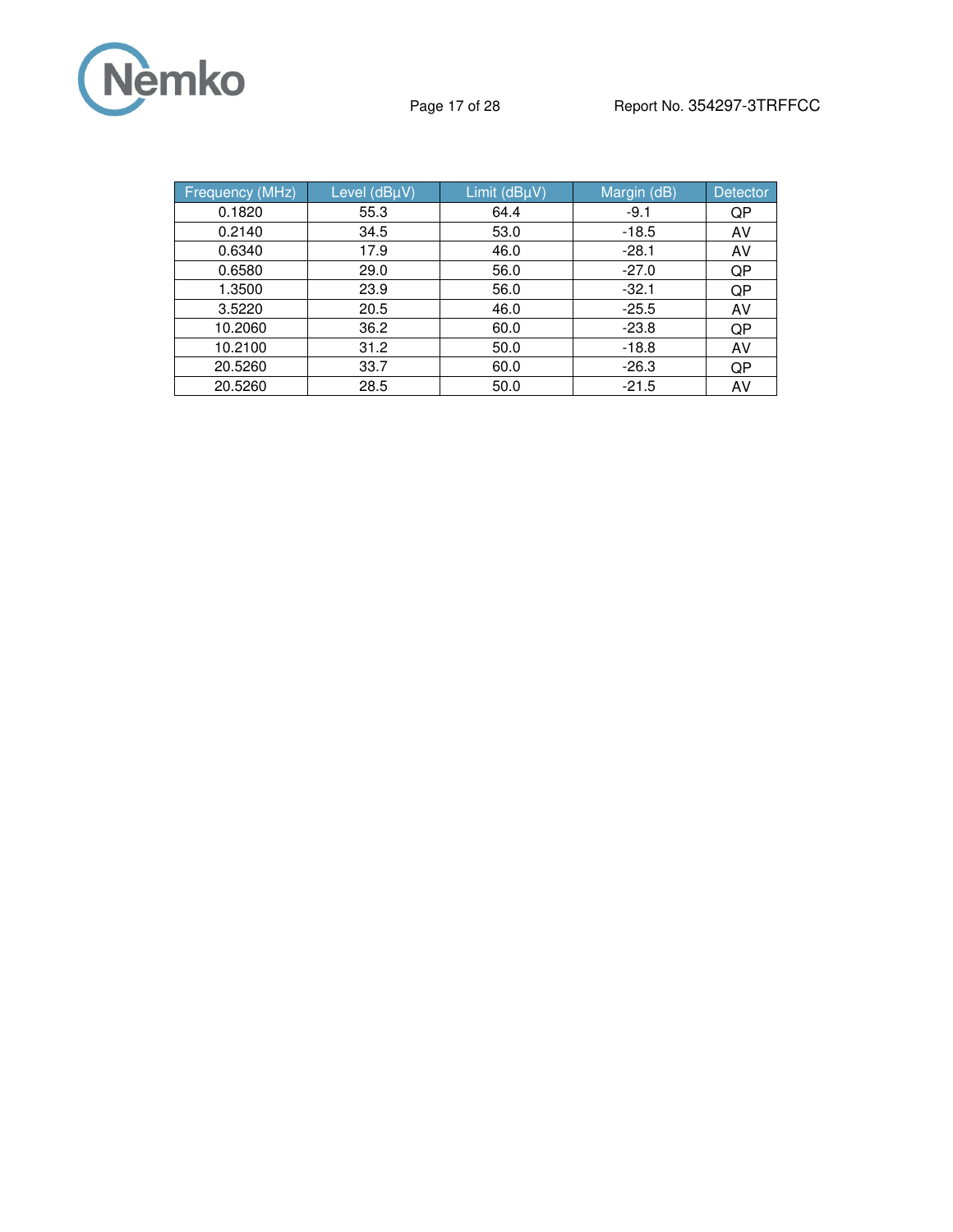

## **5.2 Clause 15.109 – Radiated emissions limit**

### **5.2.1 Photo documentation of the test set-up**





#### **5.2.2 Test method**

Measurements were made on a semi anechoic chamber. Preliminary (peak) measurements were performed at an antenna to EUT separation distance of 3 or 10 meters with the receive antenna located at a fixed height (from 1 to 4 meter) in both horizontal and vertical polarities. Final measurements (quasi-peak) were then performed by rotating the EUT 360° and adjusting the receive antenna height from 1 to 4 meters. All frequencies were investigated in both horizontal and vertical antenna polarity, where applicable.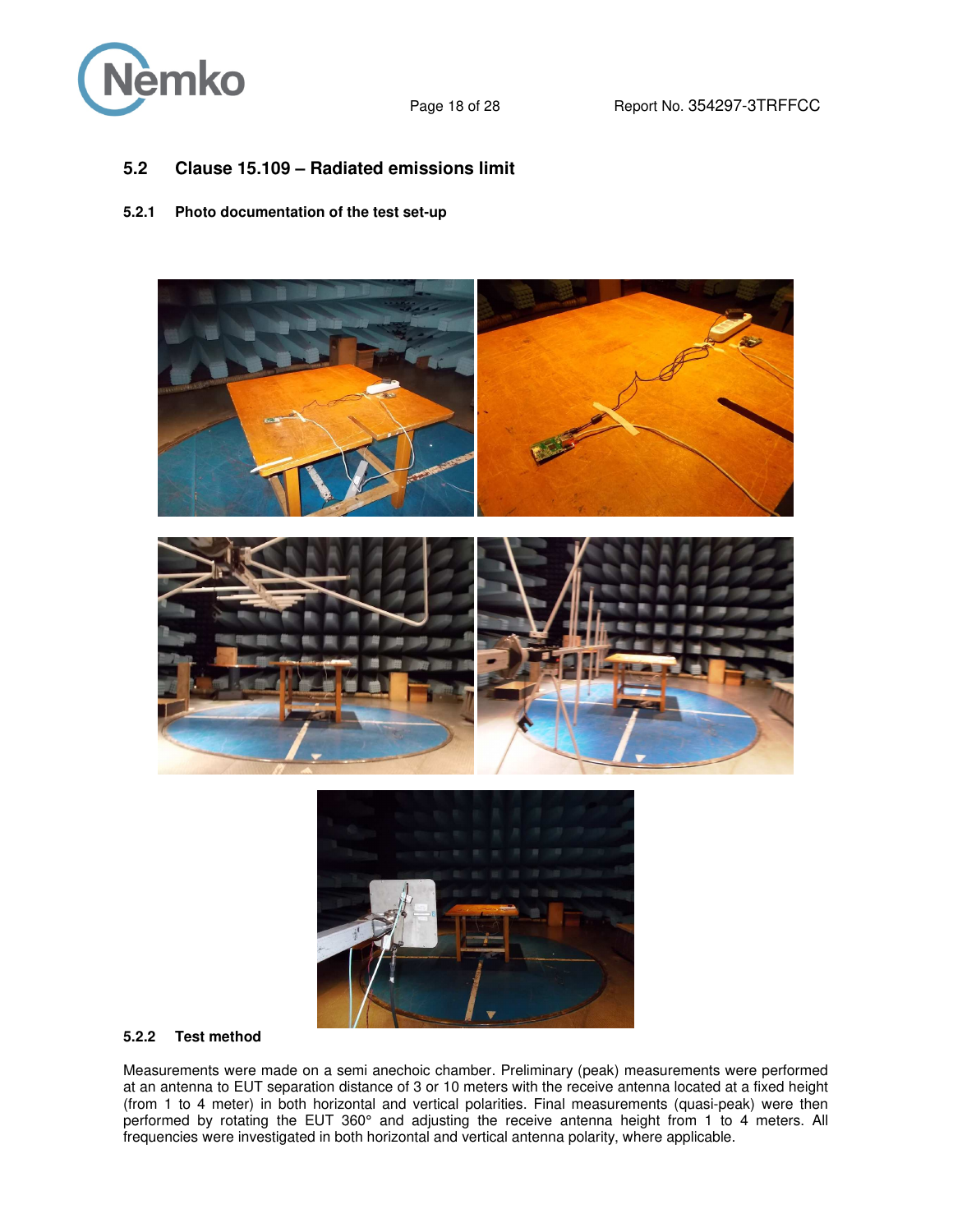

#### **5.2.3 Limits for enclosure**

Except for Class A digital devices, the field strength of radiated emissions from unintentional radiators at a distance of 3 meters shall not exceed the following values:

| Frequency of emission (MHz) | Field strength (µV/m) | Field strength (dBµV/m) |
|-----------------------------|-----------------------|-------------------------|
| $30 - 88$                   | 100                   | 40.0                    |
| 88-216                      | 150                   | 43.5                    |
| 216-960                     | 200                   | 46.0                    |
| Above 960                   | 500                   | 54.0                    |

The field strength of radiated emissions from a Class A digital device, as determined at a distance of 10 meters, shall not exceed the following:

| Frequency of emission (MHz) | Field strength $(\mu V/m)$ | Field strength (dBµV/m) |
|-----------------------------|----------------------------|-------------------------|
| $30 - 88$                   | 90                         | 39.0                    |
| 88-216                      | 150                        | 43.5                    |
| 216-960                     | 210                        | 46.4                    |
| Above 960                   | 300                        | 49.5                    |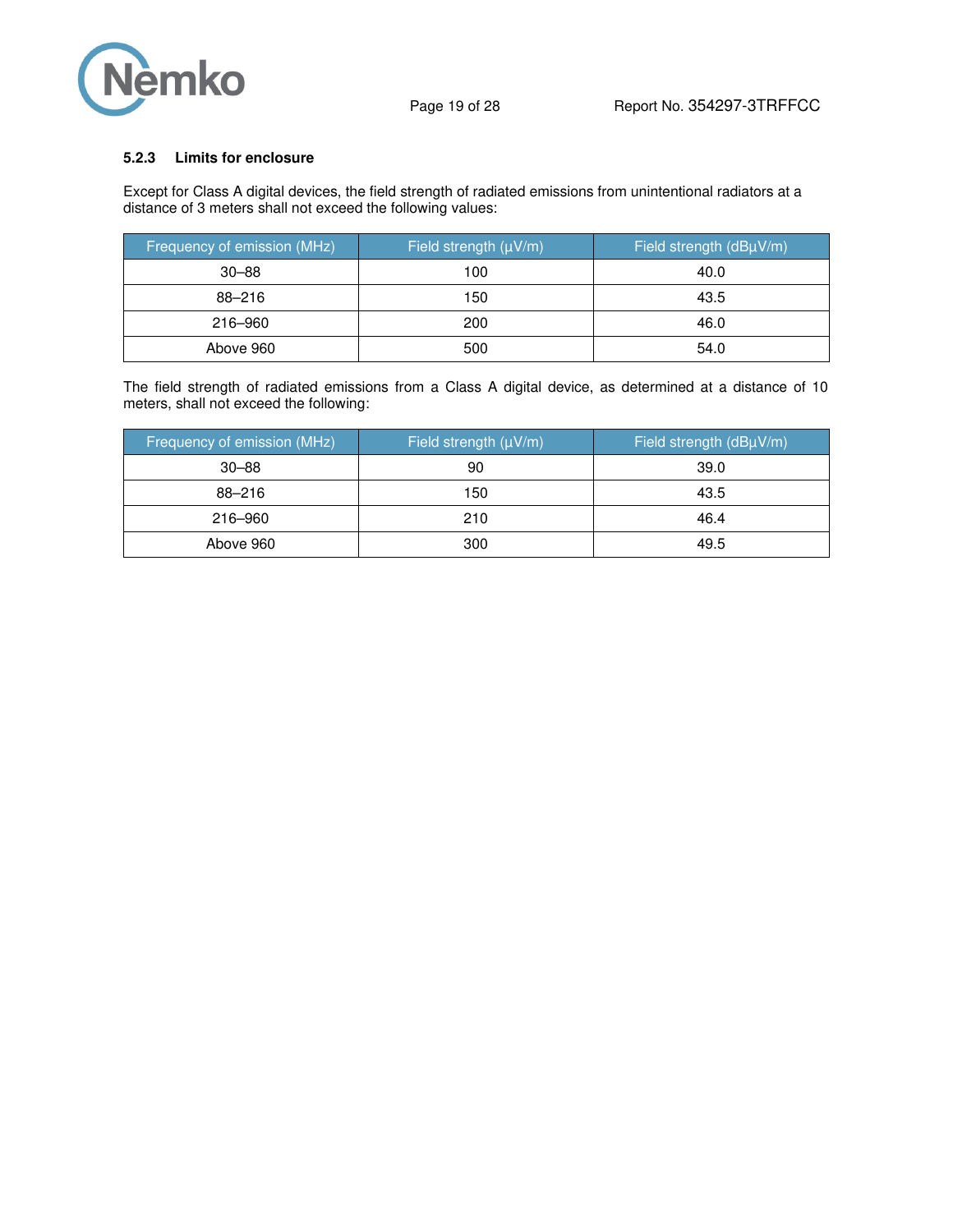

### **5.2.4 Test result**

| Verdict:              | $\boxtimes$ P<br>- N<br>' I F |
|-----------------------|-------------------------------|
| Frequency range:      | 30MHz - 6000MHz               |
| Kind of test site:    | Semi anechoic chamber         |
| Measurement distance: | Зm                            |

Remarks: for an unintentional radiator, including a digital device, the spectrum shall be investigated from the lowest radio frequency signal generated or used in the device, without going below the lowest frequency for which a radiated emission limit is specified, up to the frequency shown in the following table:

| Highest frequency generated or used in the device or on which<br>the device operates or tunes (MHz) | Upper frequency of measurement range<br>(MHz)                           |
|-----------------------------------------------------------------------------------------------------|-------------------------------------------------------------------------|
| <b>Below 1.705</b>                                                                                  | 130.                                                                    |
| 1.705-108                                                                                           | 1000.                                                                   |
| 108-500                                                                                             | 2000.                                                                   |
| 500-1000                                                                                            | 5000.                                                                   |
| Above 1000                                                                                          | 5th harmonic of the highest frequency or 40<br>GHz, whichever is lower. |

#### **5.2.5 Test equipment used**

| <b>Equipment</b>                   | <b>Manufacturer</b> | <b>Model</b>                     | <b>Serial No.</b> | <b>Cal. Date</b> | <b>Cal. Due</b> |
|------------------------------------|---------------------|----------------------------------|-------------------|------------------|-----------------|
| Trilog Broadband<br>Antenna        | Schwarzbeck         | <b>VULB 9162</b>                 | 9162-025          | 2015/07          | 2018/07         |
| Antenna 1-18GHz                    | Schwarzbeck         | STLP9148                         | STLP9148-<br>123  | 2016/06          | 2018/06         |
| Broadband preamplifier             | Schwarzbeck         | <b>BBV 9718</b>                  | 9718-137          | 2017/12          | 2018/12         |
| EMI receiver 20 Hz $\div$ 8<br>GHz | R&S                 | ESU8                             | 100202            | 2018/04          | 2019/04         |
| Hydraulic revolving<br>platform    | Nemko               | RTPL 01                          | 4.233             |                  |                 |
| Antenna mast                       | R&S                 | <b>HCM</b>                       | 836 529/05        |                  |                 |
| Controller                         | <b>R&amp;S</b>      | <b>HCC</b>                       | 836 620/7         |                  |                 |
| Semi-anechoic chamber              | Nemko               | 10m semi-<br>anechoic<br>chamber | 530               |                  |                 |
| Shielded room                      | Siemens             | 10m control<br>room              | 1947              |                  |                 |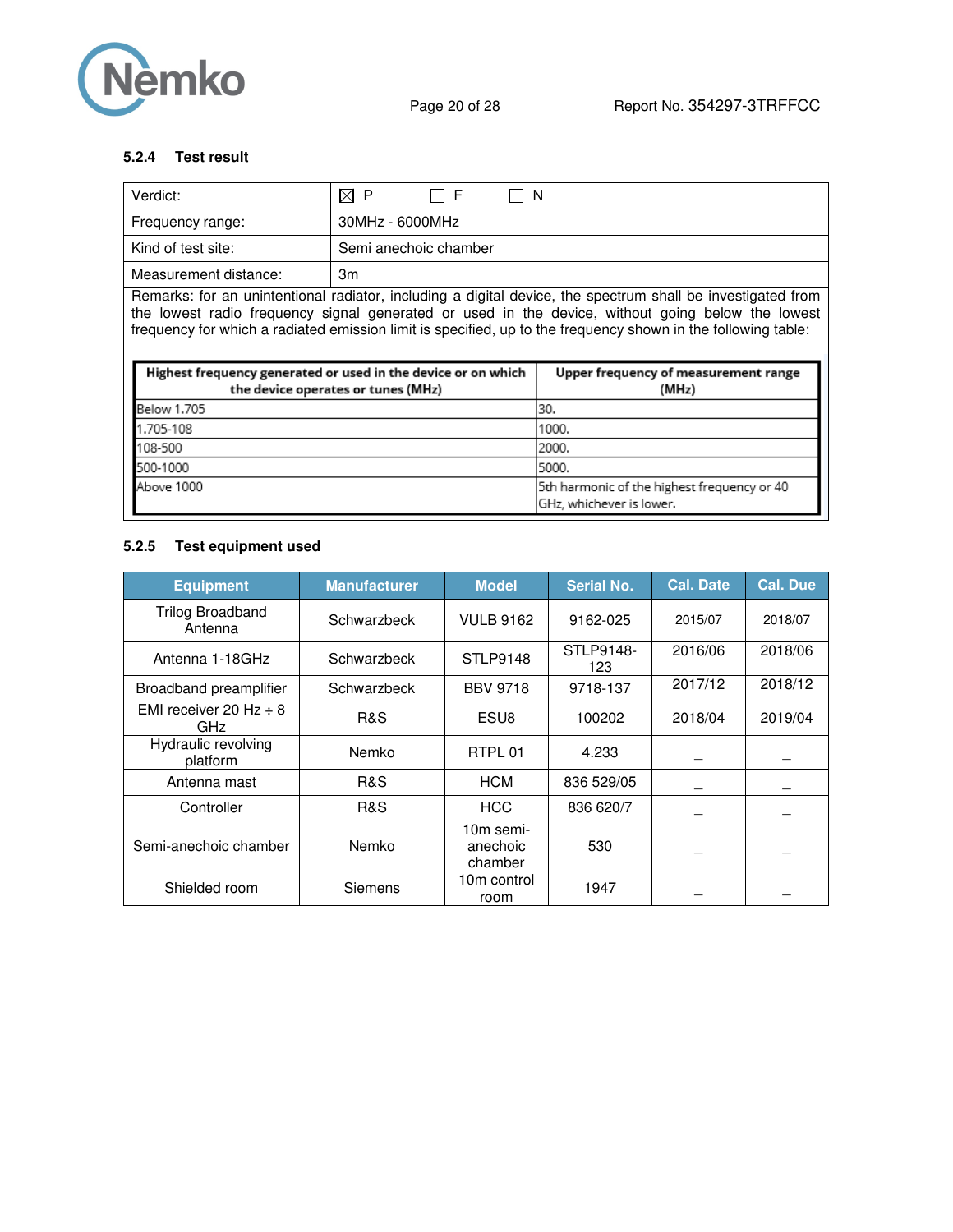

Page 21 of 28 Report No. 354297-3TRFFCC

#### **5.2.6 Test protocol**



Date: 20. JUN. 2018 16:58:40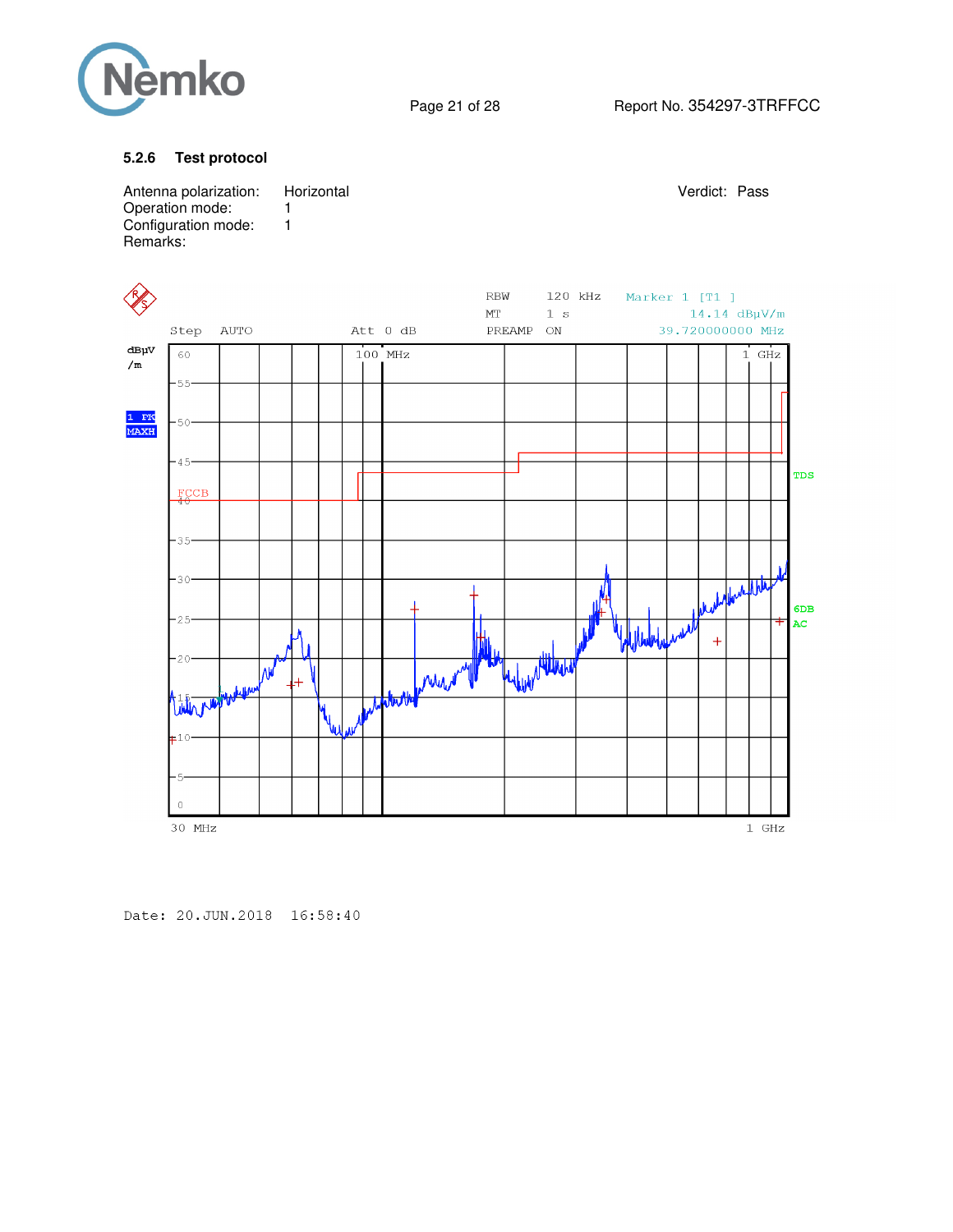

| <b>Frequency (MHz)</b> | Level (dBµV/m) | Limit (dBµV/m) | Margin (dB) | <b>Detector</b> |
|------------------------|----------------|----------------|-------------|-----------------|
| 30.3600                | 9.5            | 40.0           | $-30.5$     | QP              |
| 59.4400                | 16.5           | 40.0           | $-23.5$     | QP              |
| 62,2800                | 17.0           | 40.0           | $-23.0$     | QP              |
| 120.0000               | 26.2           | 43.5           | $-17.3$     | QP              |
| 168,0000               | 27.9           | 43.5           | $-15.6$     | QP              |
| 175.4000               | 22.7           | 43.5           | $-20.8$     | QP              |
| 346.7200               | 25.8           | 46.0           | $-20.2$     | QP              |
| 357.0400               | 27.5           | 46.0           | $-18.5$     | QP              |
| 671.9200               | 22.2           | 46.0           | $-23.8$     | QP              |
| 956.5600               | 24.6           | 46.0           | $-21.4$     | QP              |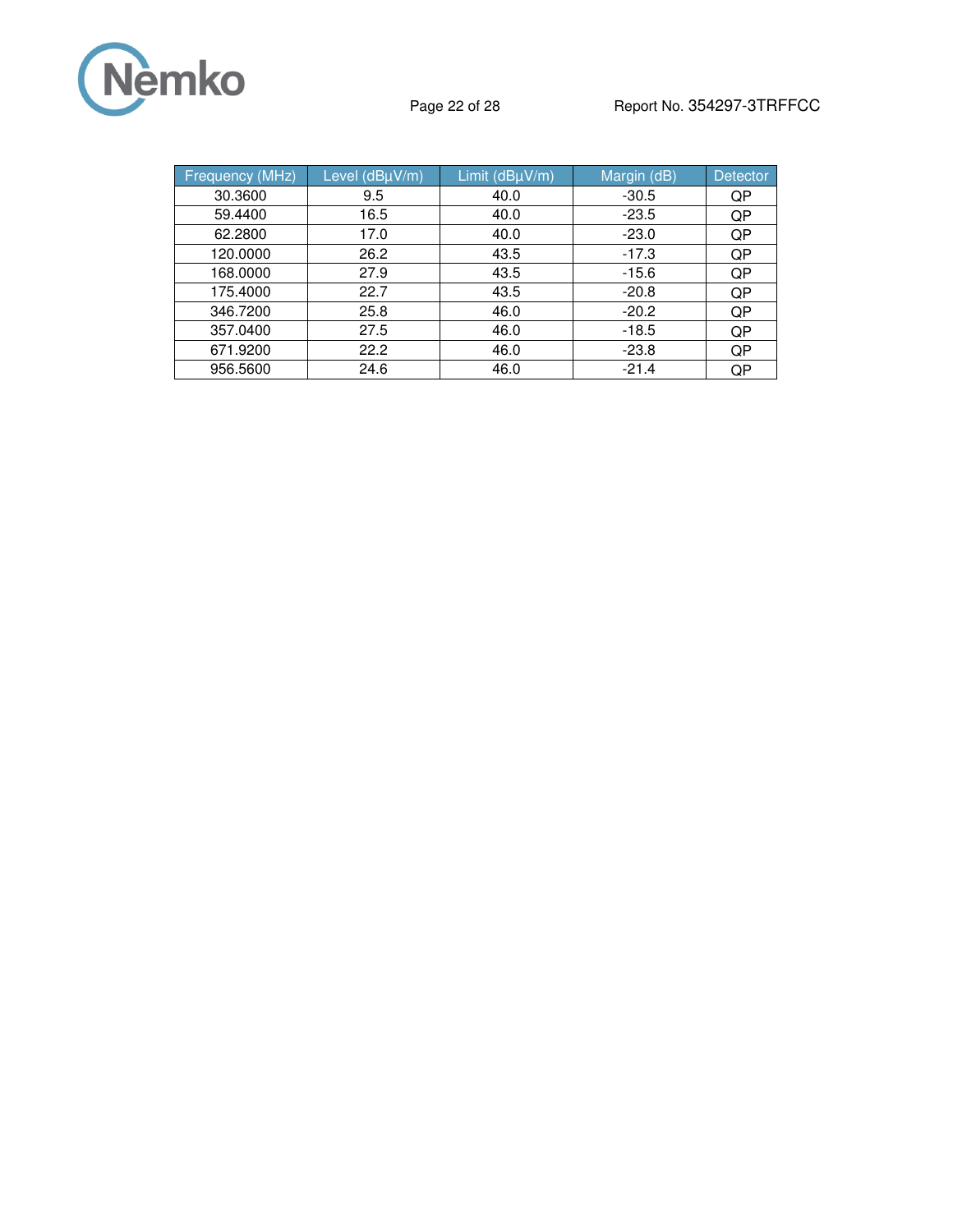

| Remarks:              | Antenna polarization:<br>Operation mode:<br>Configuration mode: | Horizontal<br>1<br>$\mathbf{1}$<br>1GHz÷6GHz |                          |                     |                               | Verdict: Pass |       |           |
|-----------------------|-----------------------------------------------------------------|----------------------------------------------|--------------------------|---------------------|-------------------------------|---------------|-------|-----------|
|                       | <b>AUTO</b><br>Step                                             | Att 0 dB                                     |                          | RBW<br>MT<br>PREAMP | 1 MHz<br>$1$ ms<br>$\rm{OFF}$ |               |       |           |
| $dB\mu V$<br>/m       | 100<br>-90-                                                     |                                              |                          |                     |                               |               |       |           |
| $1$ PK<br><b>MAXH</b> | 80.<br><b>FCCBPK</b>                                            |                                              |                          |                     |                               |               |       |           |
| $2$ AV<br><b>MAXH</b> | $70 -$                                                          |                                              |                          |                     |                               |               |       | TDS       |
|                       | -60-<br><b>FCCBAV</b>                                           |                                              |                          |                     |                               |               |       |           |
|                       | $-50-$                                                          |                                              |                          |                     |                               |               |       | 6DB<br>AC |
|                       |                                                                 | where mean moments a                         | were harden and the west |                     |                               |               |       |           |
|                       |                                                                 |                                              |                          |                     |                               |               |       |           |
|                       | $-10-$                                                          |                                              |                          |                     |                               |               |       |           |
|                       | $\Omega$<br>$1$ GHz                                             |                                              |                          |                     |                               |               | 6 GHz |           |

Date: 20.JUN.2018 17:06:03

| Frequency (MHz) | Level $(dBuV/m)$ | Limit $(dBuV/m)$ | Margin (dB) | <sup>'</sup> Detectori |
|-----------------|------------------|------------------|-------------|------------------------|
|                 |                  |                  |             | -                      |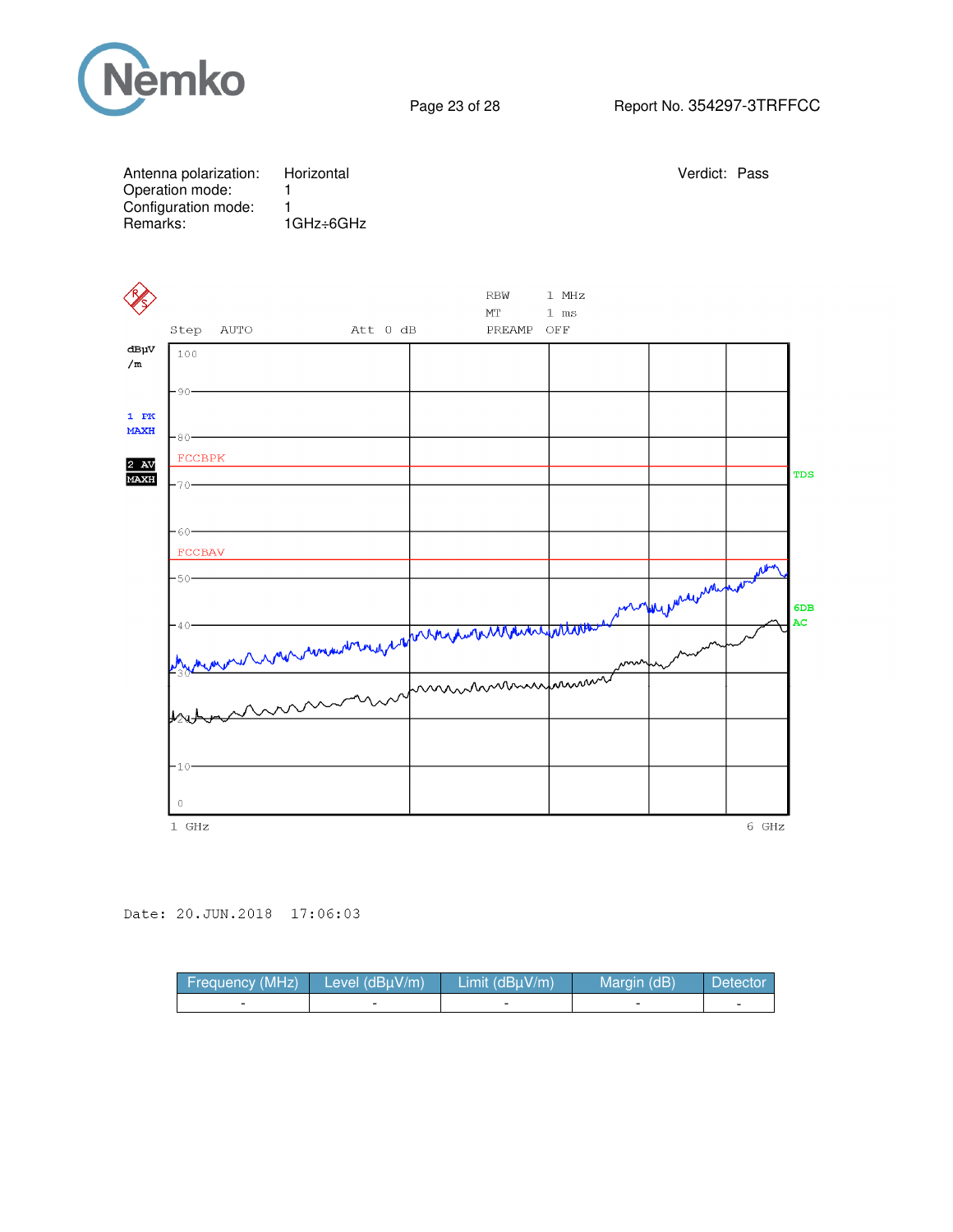

## Page 24 of 28 Report No. 354297-3TRFFCC





Date: 20. JUN. 2018 16:52:56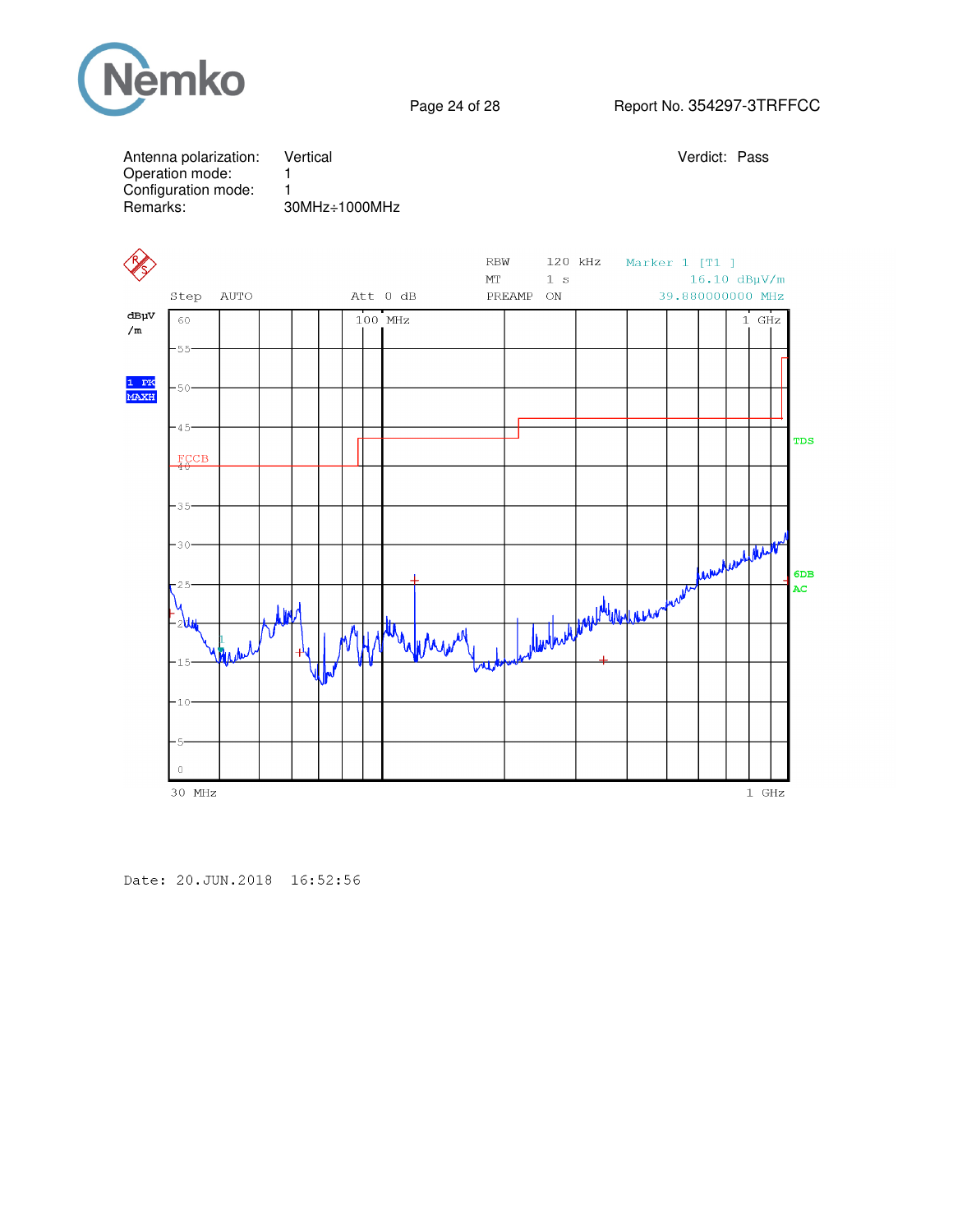

| <b>Frequency (MHz)</b> | Level (dBuV/m) | Limit $(dB\mu V/m)$ | Margin (dB) | <b>Detector</b> |
|------------------------|----------------|---------------------|-------------|-----------------|
| 30,0000                | 21.2           | 40.0                | $-18.8$     | QP              |
| 62,6000                | 16.2           | 40.0                | $-23.8$     | QP              |
| 120,0000               | 25.3           | 43.5                | -18.2       | QP              |
| 352,5200               | 15.2           | 46.0                | $-30.8$     | QP              |
| 998,8000               | 25.4           | 54.0                | $-28.6$     | QP              |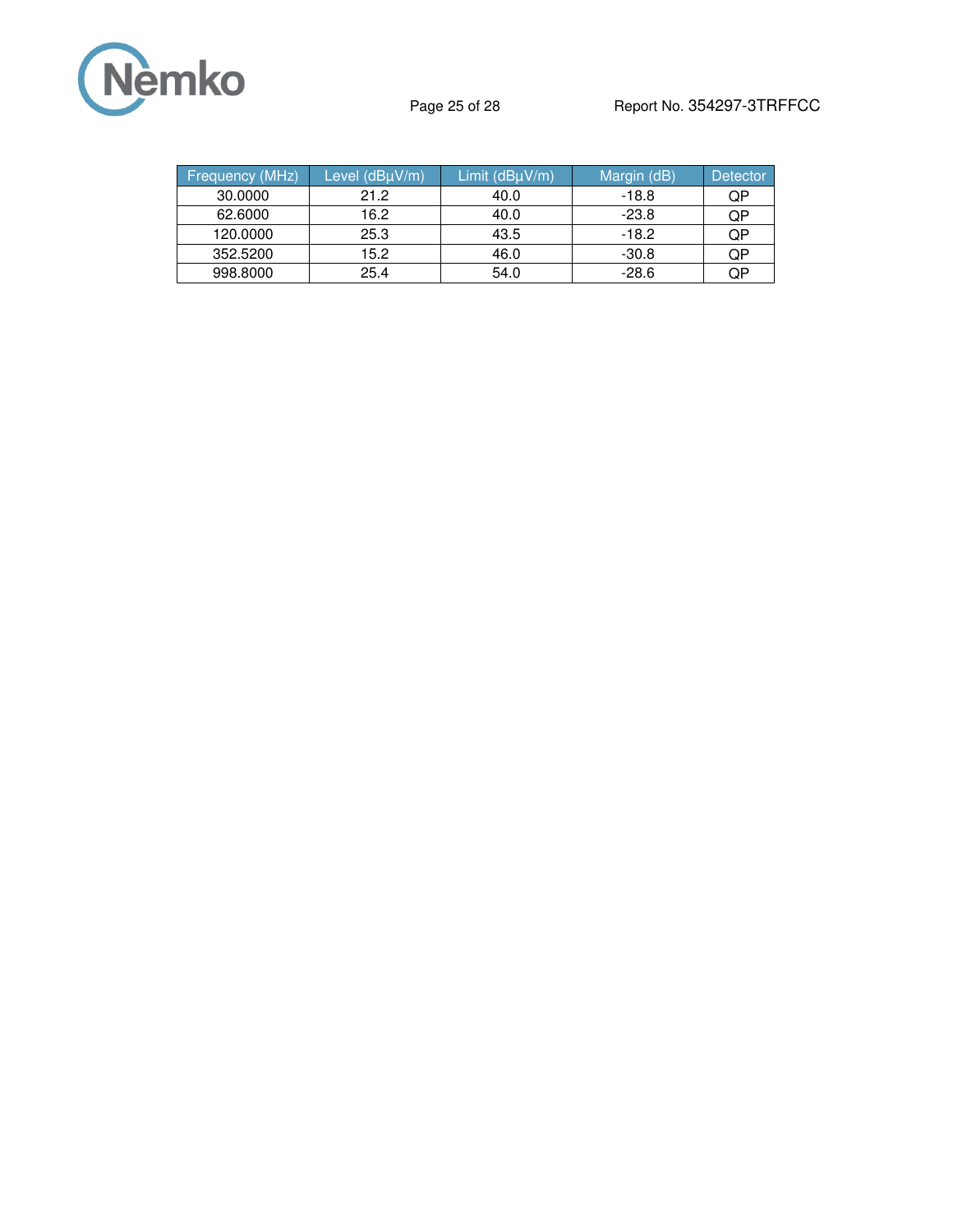

| Antenna polarization:<br>Operation mode:<br>Configuration mode:<br>Remarks: | Vertical<br>1<br>1<br>1GHz÷6GHz                               |                                                               | Verdict: Pass |
|-----------------------------------------------------------------------------|---------------------------------------------------------------|---------------------------------------------------------------|---------------|
| Step<br>AUTO                                                                | Att 0 dB                                                      | <b>RBW</b><br>$1$ MHz<br>MT<br>$1$ ms<br>PREAMP<br>$\rm{OFF}$ |               |
| dBµV<br>100<br>/m                                                           |                                                               |                                                               |               |
| $-90-$<br>$1$ PK<br><b>MAXH</b><br>$\cdot$ 80 $\cdot$                       |                                                               |                                                               |               |
| <b>FCCBPK</b><br>2 AV<br><b>MAXH</b><br>$-70-$                              |                                                               |                                                               | TDS           |
| $-60-$<br><b>FCCBAV</b>                                                     |                                                               |                                                               |               |
| $-50-$                                                                      |                                                               |                                                               | 6DB           |
| 40                                                                          | we with survey the water when the destruction and the desired |                                                               | AC            |
|                                                                             |                                                               |                                                               |               |
| $-10$                                                                       |                                                               |                                                               |               |
| $\overline{0}$<br>1 GHz                                                     |                                                               |                                                               | 6 GHz         |

Date: 20.JUN.2018 17:07:26

| Frequency (MHz) | Level $(dBuV/m)$ | Limit (dBuV/m) | Margin (dB) | Detector |
|-----------------|------------------|----------------|-------------|----------|
|                 |                  |                | -29.5       | -        |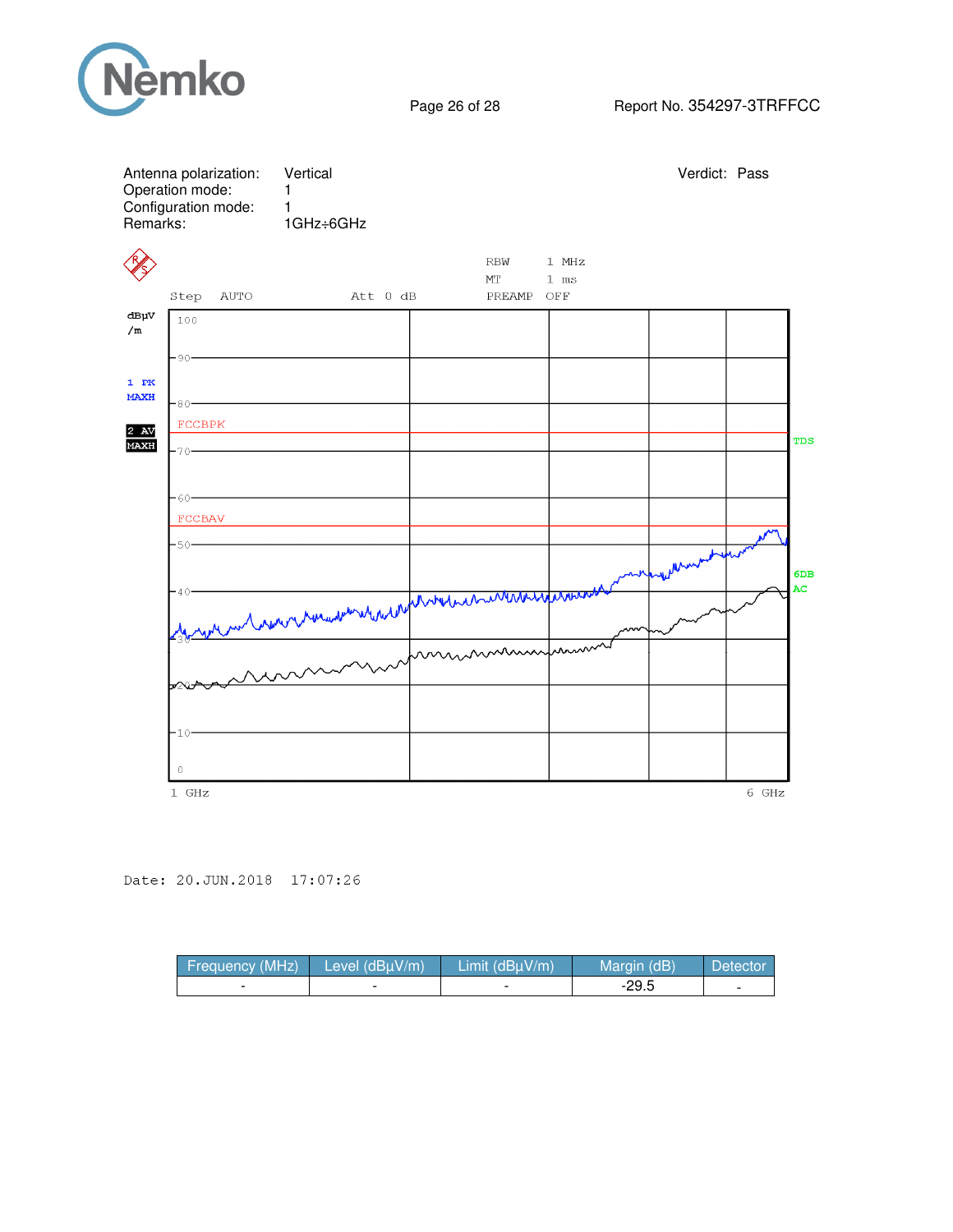

# **6 EUT PHOTOS**